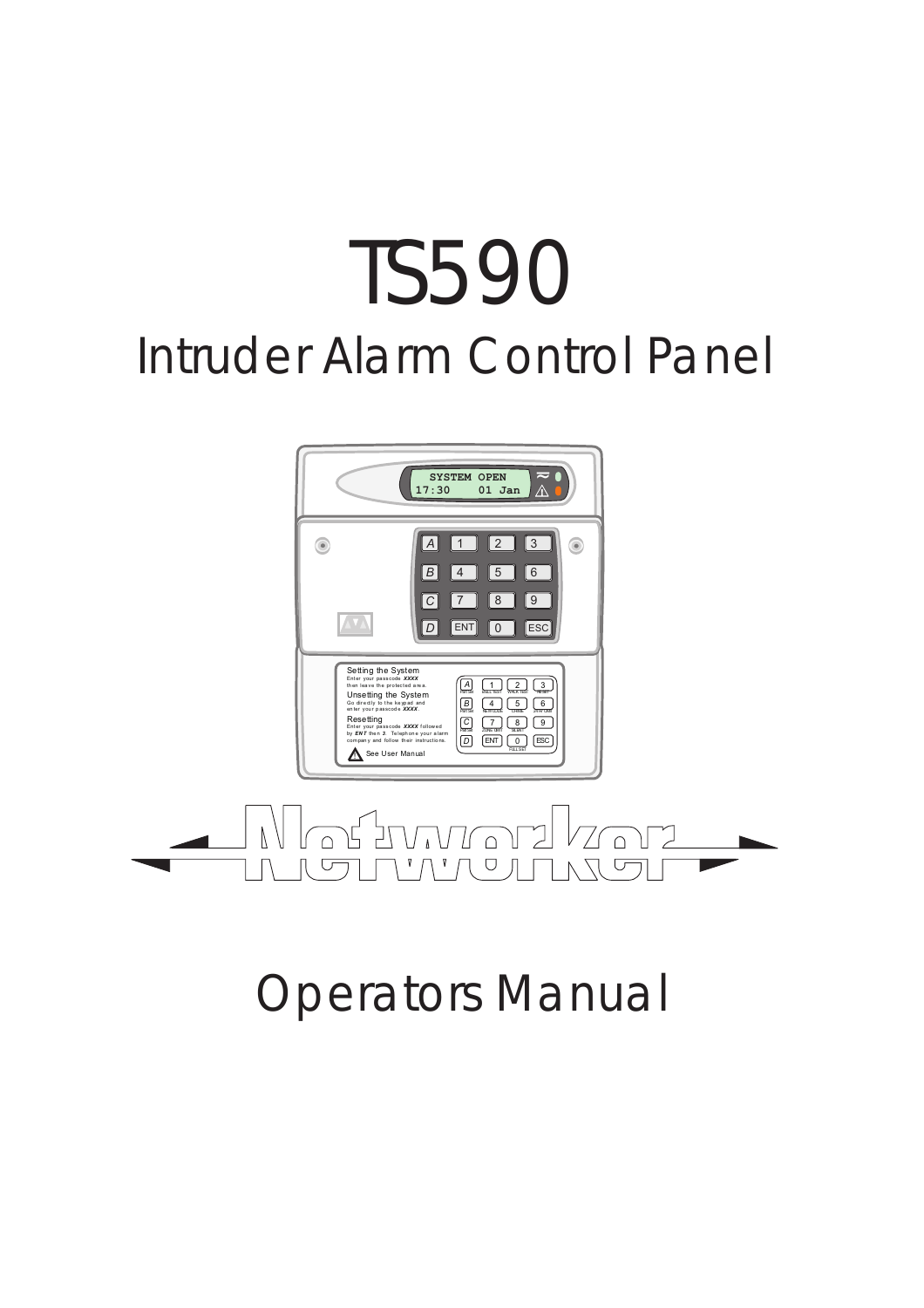## *Contents*

#### System Overview

| Introduction 3    |  |  |  |  |  |  |
|-------------------|--|--|--|--|--|--|
| Remote Keypads. 4 |  |  |  |  |  |  |

#### Operating Your Alarm System

| Introduction 5                                             |  |  |  |  |  |  |    |
|------------------------------------------------------------|--|--|--|--|--|--|----|
| Passcodes 5                                                |  |  |  |  |  |  |    |
| User Types. $\ldots$ $\ldots$ $\ldots$ $\ldots$ $\ldots$ 5 |  |  |  |  |  |  |    |
| User Menus 5                                               |  |  |  |  |  |  |    |
| Banner Message 5                                           |  |  |  |  |  |  |    |
| Engineer on site5                                          |  |  |  |  |  |  |    |
| Full Setting The System 6                                  |  |  |  |  |  |  |    |
| Unsetting the system $\ldots$ 7                            |  |  |  |  |  |  |    |
| Part Setting The System. 8                                 |  |  |  |  |  |  |    |
| Unsetting After an Alarm 9                                 |  |  |  |  |  |  |    |
| Resetting After an Alarm 10                                |  |  |  |  |  |  |    |
| User Reset                                                 |  |  |  |  |  |  | 10 |
| Engineer Reset. 10                                         |  |  |  |  |  |  |    |
| Remote Reset 11                                            |  |  |  |  |  |  |    |

#### User Menu 1

#### User Menu 2

| Introduction 20         |  |  |  |  |  |  |
|-------------------------|--|--|--|--|--|--|
| View Circuits 21        |  |  |  |  |  |  |
| Set Clock 22            |  |  |  |  |  |  |
| Set Date 23             |  |  |  |  |  |  |
| Setup New Users 24      |  |  |  |  |  |  |
| User Types 24           |  |  |  |  |  |  |
| Alter Chime Circuits 26 |  |  |  |  |  |  |

| Alter Shunt Group. 27                                    |  |  |  |  |  |
|----------------------------------------------------------|--|--|--|--|--|
| Print System Log. 28                                     |  |  |  |  |  |
| Set-up Part Sets 29                                      |  |  |  |  |  |
| View Log $\ldots$ $\ldots$ $\ldots$ $\ldots$ $\ldots$ 30 |  |  |  |  |  |
| Log Event Codes 31                                       |  |  |  |  |  |
| Enable Remote Service. 33                                |  |  |  |  |  |
| Initiate Service Call 34                                 |  |  |  |  |  |
| Circuit Text 35                                          |  |  |  |  |  |
|                                                          |  |  |  |  |  |

#### Fault Finding

| Display Messages. |  |  |  |  |  |  |  |  |  |  | -36 |
|-------------------|--|--|--|--|--|--|--|--|--|--|-----|
|-------------------|--|--|--|--|--|--|--|--|--|--|-----|

#### System Records

| User Record38               |  |  |  |  |
|-----------------------------|--|--|--|--|
| Detection Circuit Record 38 |  |  |  |  |
| Service Record 39           |  |  |  |  |
| System Details 40           |  |  |  |  |
| Installer Information 40    |  |  |  |  |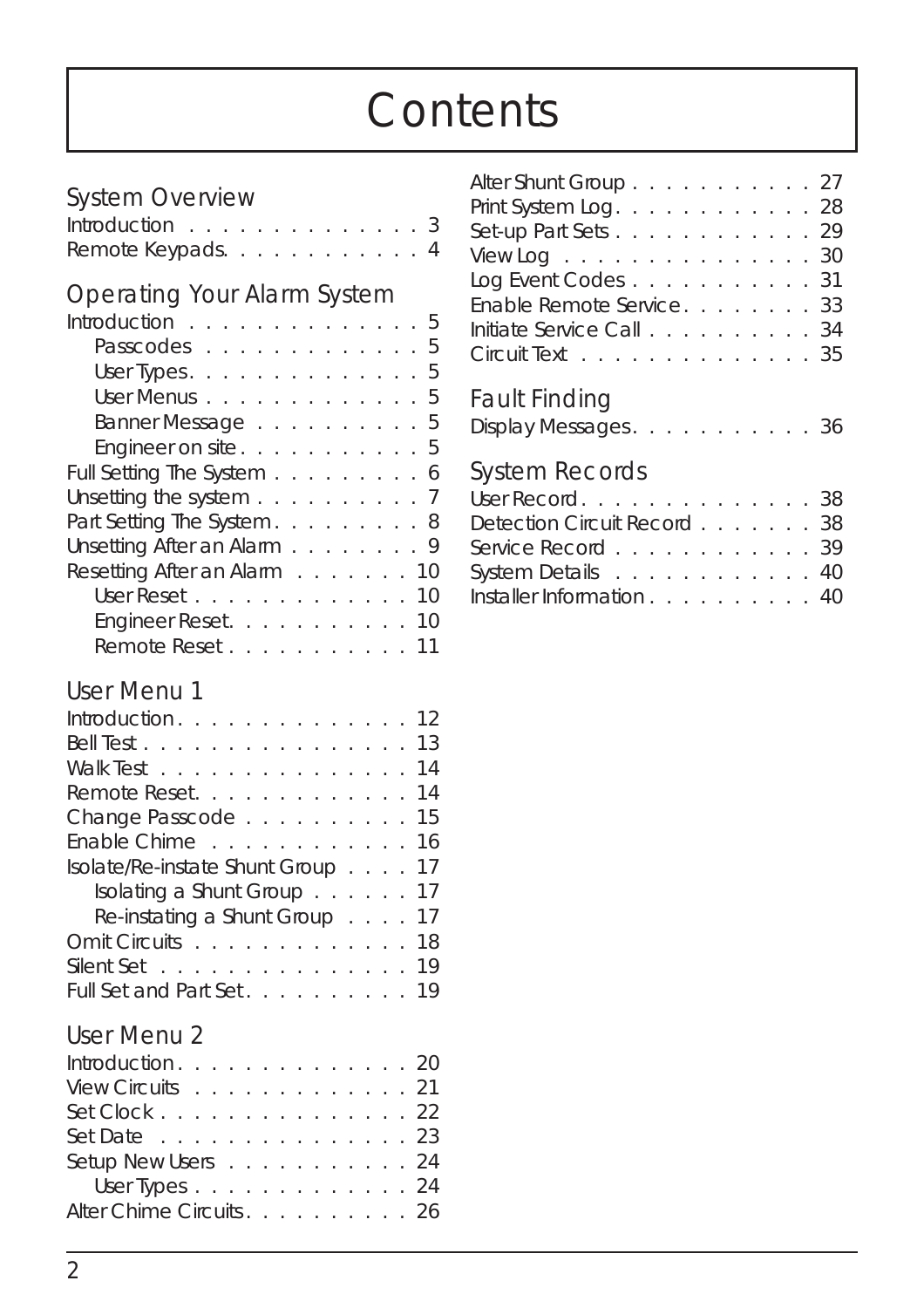## *System Overview*

#### Introduction

The TS590 is an advanced security alarm control systems using state of the art electronics to provide comprehensive but flexible protection for both domestic and commercial premises. The system comprises of a number of components linked to a central control unit which is concealed from view but accessible for maintenance. The TS590 can monitor from 6 to 14 detection circuits.

Both systems can be operated from up to four remote keypads which may be one of four types. Detection devices such as door contacts or movement sensors are allocated to detection circuits which are identified on the remote keypad displays.

A modem can also be connected to the alarm system via the telephone line to allow remote interrogation, programming and resetting of alarms. This feature is known as "Downloading" and is normally performed by the installation company or central station.

Each alarm installation is specific to the site and its occupier and may differ from other TS590 installations. This manual describes in detail all the functions and procedures available to the user, however, not all these may be relevant to the way your system is set up. To avoid unnecessary operating errors please discuss the details of the alarm system with your installation company before attempting to use it. Also ensure that the installation company complete the system record sheets at the back of this manual.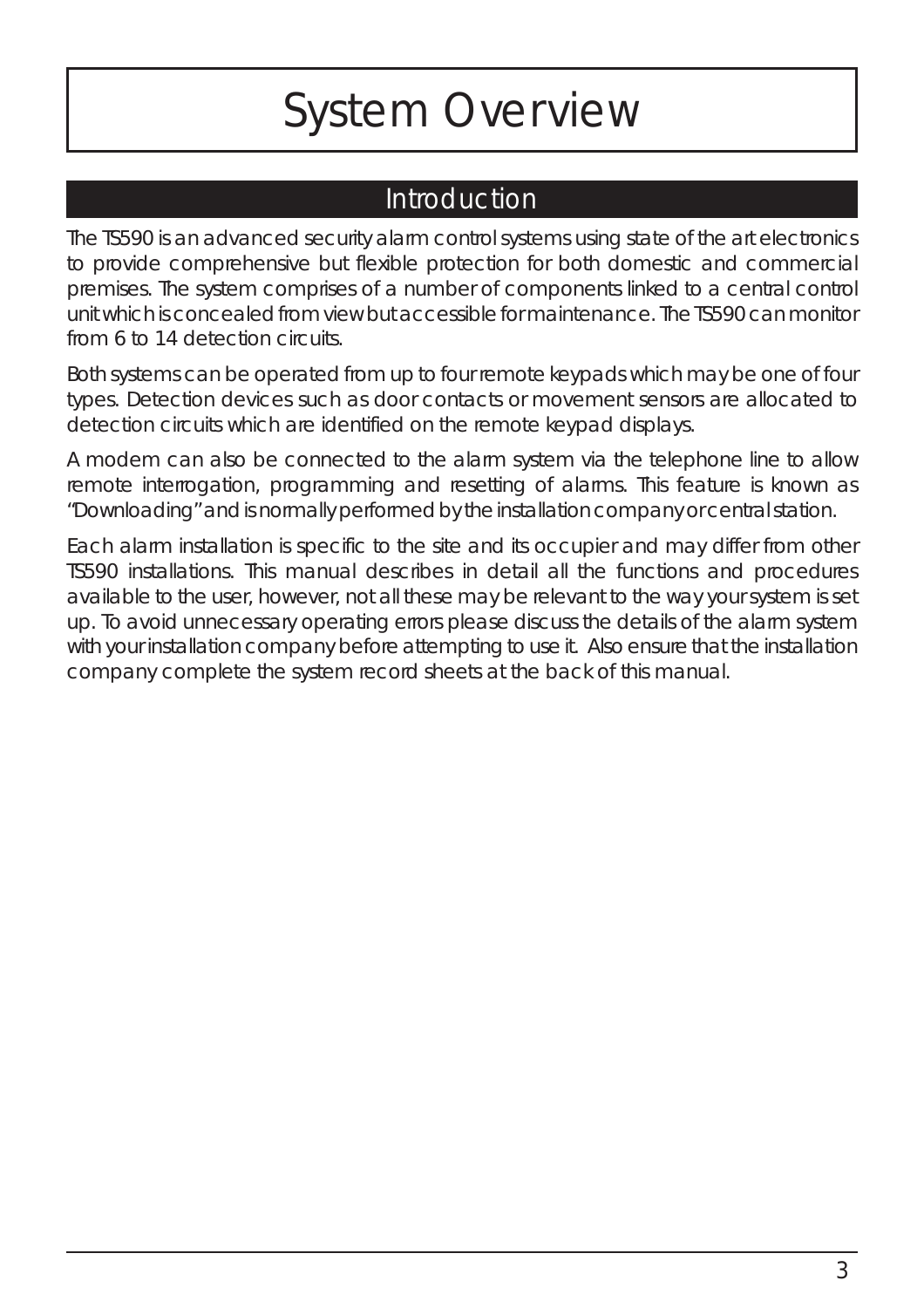#### Remote Keypads

Your alarm system can be operated from one or more remote LCD keypads, which will have been strategically located within the protected premises.

The LCD remote keypad is a full function keypad and can be used to program, test, set and unset the alarm system.



**O** LCD Display - Used to show the system time along with other system messages.

- $\boldsymbol{2}$  Green Power Indicator - Flashes if no mains power is present. Steady when mains power is present.
- **8** Red Function Indicator Can be programmed by the alarm company, to indicate a fault, set or part-set etc.
- **4** Keyboard Used for operating your alarm system.
- **6** Cover Fold-down cover with quick guide operating instructions.

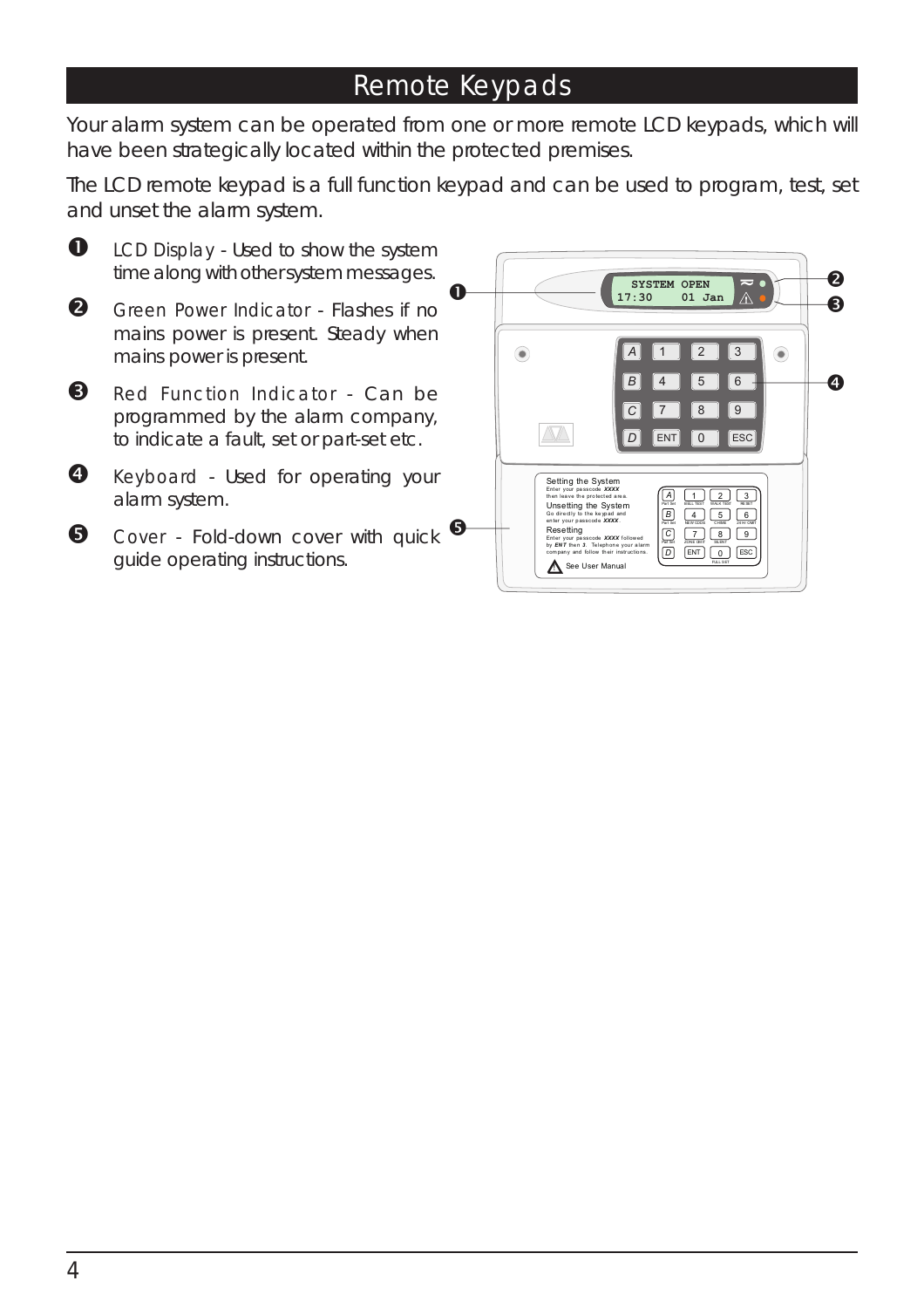## *Operating Your Alarm System*

#### Introduction

#### Passcodes

Access to the system is gained by entering a 4 digit passcode. Every time you wish to use the system your passcode must be entered correctly.

#### User Types

The TS590 can have up to 15 separate users each user is assigned a passcode, and a user level. The user level defines what the user can access within the user menus, for a definition of each user level *see "Set-up New Users" page 24*.

#### User Menus

The system has 2 users menus, with each menu having between 9 and 10 options. User menu 1 is accessed by entering your passcode followed by the [ENT] key. Access to user menus and options will depend on your user level. When a menu option is selected you may abandon the option by pressing the [ESC] key. To leave the user menus and return the system to its original state simply keep pressing the [ESC] key until the display shows "OPEN".

#### Banner Message

The banner message is normally shown on the top line of display when the system is unset or full set. This message is configured by your alarm company and is usually set to the alarm company's name.

#### Engineer on site

When your alarm company has an engineer on site and is logged into the system, the keypads will show "ENGINEER ON SITE". You can continue to operate the system as normal, if required. The message is automatically cleared when a user passcode is entered.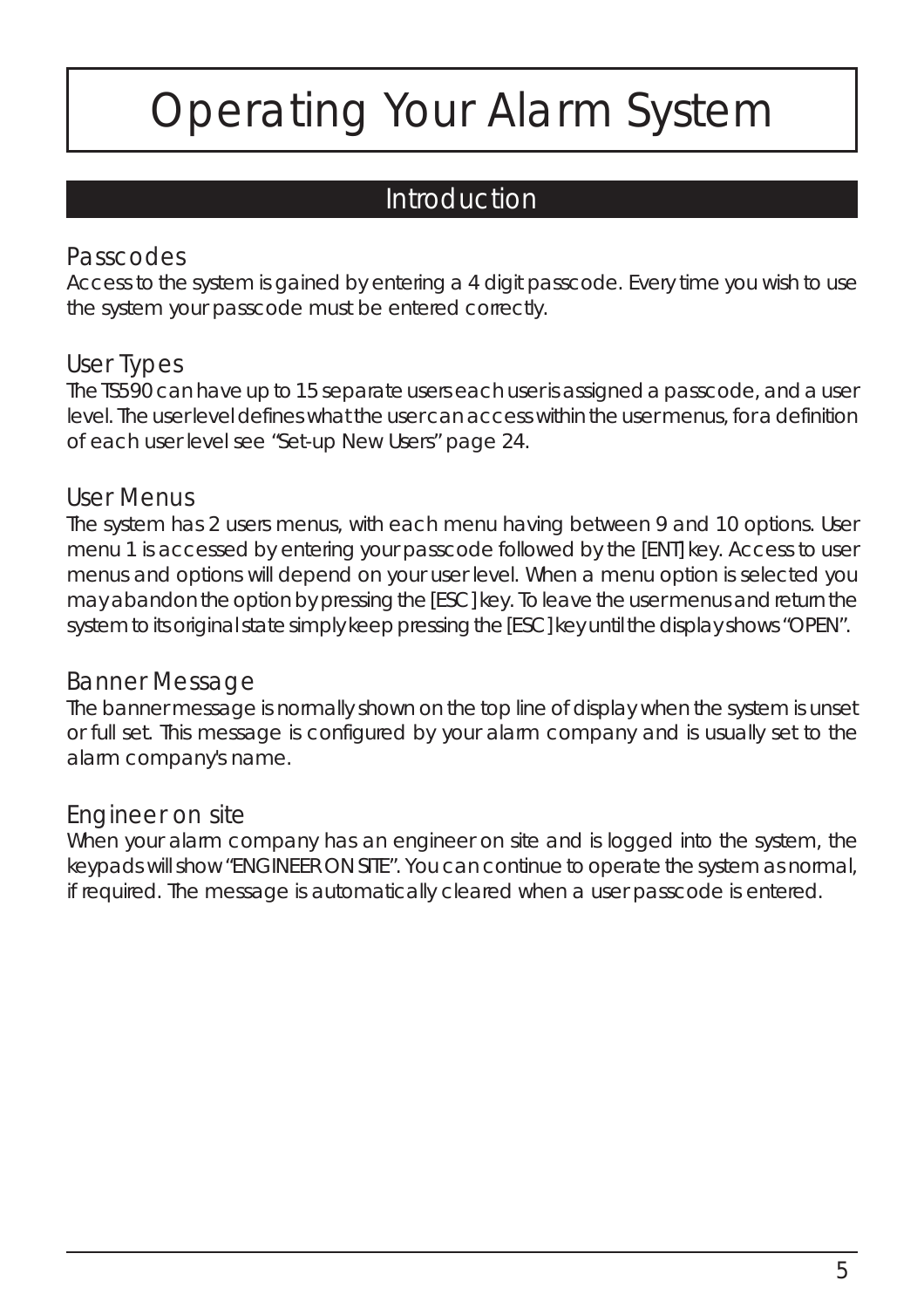#### Full Setting The System

The full setting procedure can be initiated from any remote keypad (if more than one is fitted). Before attempting to full set the alarm system ensure that all movement detectors are unobstructed and all doors, and windows are secure.

- 1. From the unset (open) mode enter your passcode.
- 2. After 5 seconds the exit sounder will start and the display will show the remaining exit time.
- 3. Leave the premises by the designated exit route, close the final door and press the exit terminator button (if fitted). The system is fully set when the exit sounder stops.





- *To abandon the setting process any time, simply re-enter your passcode.*
- *If the display shows "9999" at step 2 the system is configured set by exit terminator or on closure of the last exit circuit.*
- *If an attempt is made to full set the system whilst one or more circuits are active (such as a door being open) the display at step (2) will indicate the circuit(s) that are in fault and internal sounder generates an interrupted tone. The fault must be cleared before the setting procedure can be completed. If the fault is still present at the end of the exit time an internal alarm will be generated. If fitted, the external strobe light will flash indicating that the system has "Failed to set". To prevent this alarm simply re-enter your passcode before the exit timer expires.*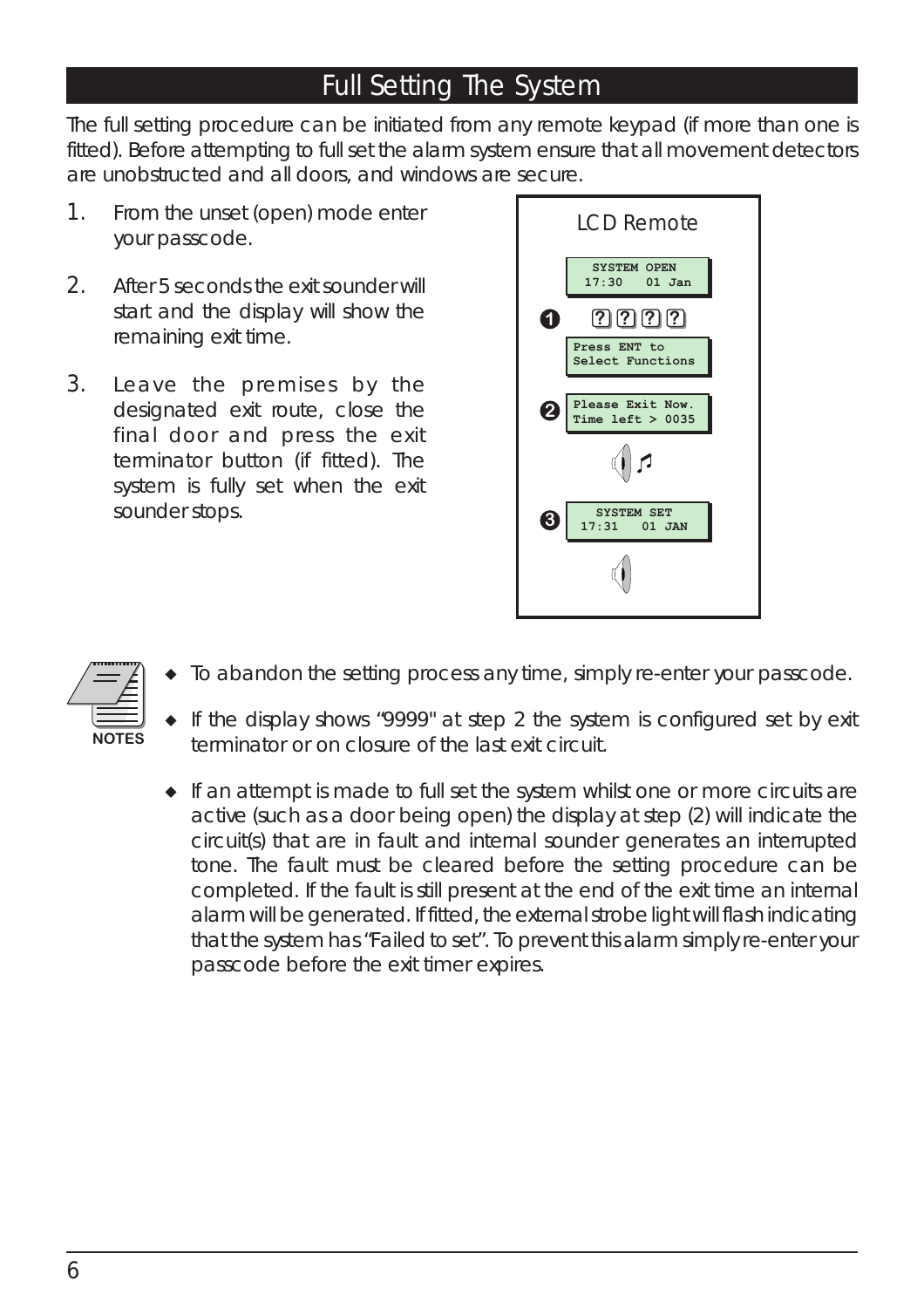#### Unsetting the system

The unsetting of the alarm system can be performed at any remote keypad.

- 1. Enter the premises via the prescribed entry route and proceed directly to the remote keypad. The internal sounders generate an interrupted tone. The display will show the remaining entry time.
- 2. Enter your 4 digit passcode before the entry timer expires. The internal sounders will stop and the display will show "SYSTEM OPEN". After 5 seconds the "SYSTEM OPEN" message will disappear and the display will show the time, (date and banner text, LCD only).



- **NOTES**
- *If the entry time is exceeded an alarm is generated from the internal sounders and the "Second Entry" timer is started. If at the end of the "Second Entry" timer the alarm system has not been unset a full alarm condition will occur. If the alarm company has set the "Second Entry" timer to zero the full alarm will occur when the first entry timer expires.*
- *If during the entry procedure the user strays from the prescribed entry route and activates a detection circuit a full alarm will occur (internal sounders and external sounders). If the alarm system is fitted with a remote signalling device this will also be triggered.*
- *The alarm system can be programmed with an "Abort" feature which will allow the system to transmit an abort signal to your alarm receiving centre. On receiving this signal your alarm receiving centre will cancel any police action. This feature is controlled by a time delay (normally set to 90 seconds). Following a full alarm condition you must enter your passcode with this time period in order to send the abort signal, if you fail to enter your passcode before the timer expires police action will be taken.*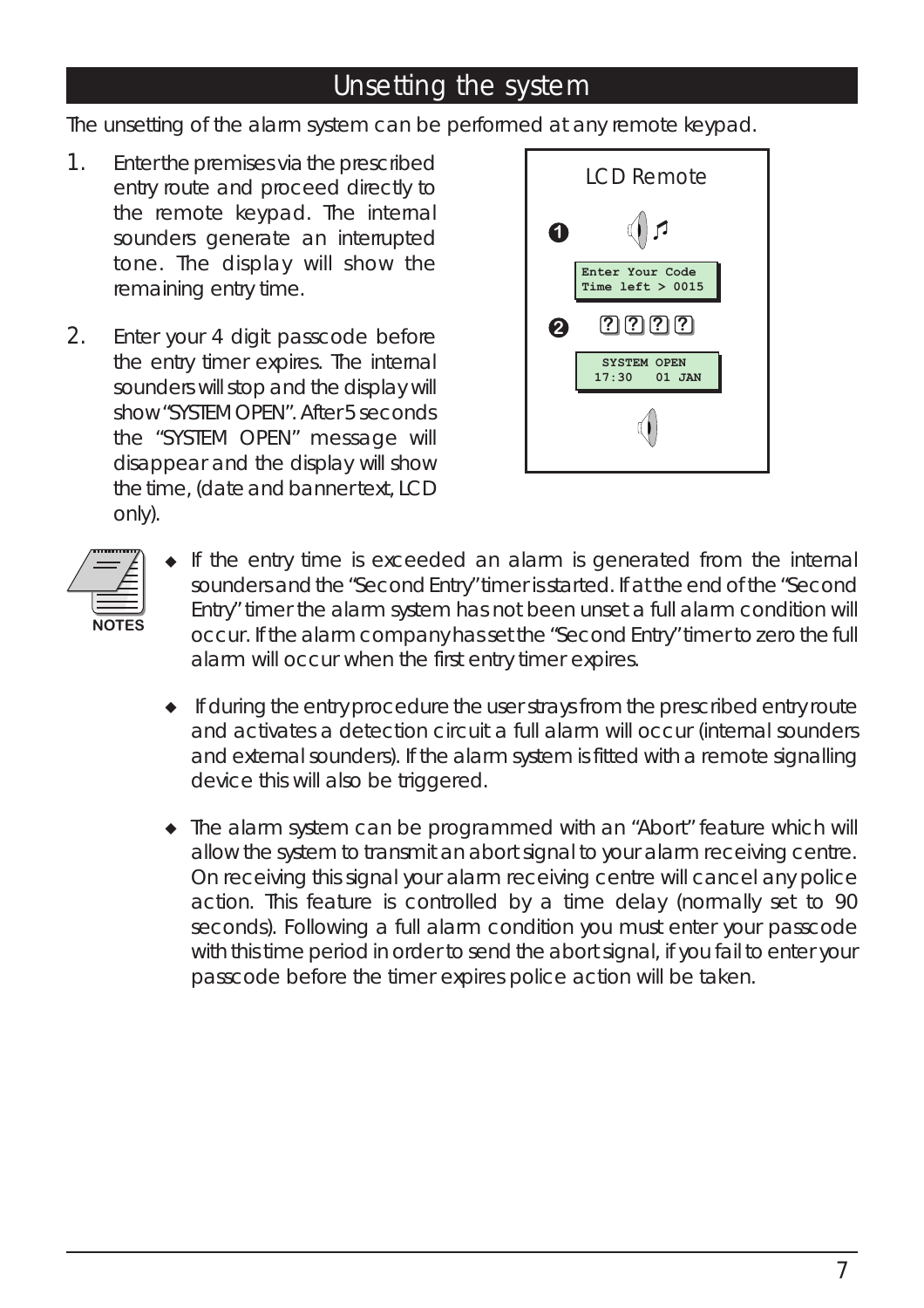#### Part Setting The System

The TS590 can have up to three predefined part set configurations. Each configuration allows the alarm system to set with one or more circuits isolated. Normally the alarm company will configure each part set option, however the master user may also configure the part sets, providing the alarm company has programmed the alarm system to allow this facility.

- 1. From the unset (open) mode enter your passcode.
- 2. Select the required part set mode by pressing **[A]**, **[B]** or **[C]**.
- 3. Either press**[ENT]** when the display shows the required part set mode or wait for 5 seconds after which the exit sounder will start and the display will show the remaining exit time.
- 4. Leave the area by the designated exit route, close the final door and press the exit terminator button (if fitted). The system is part set when the exit sounder stops.

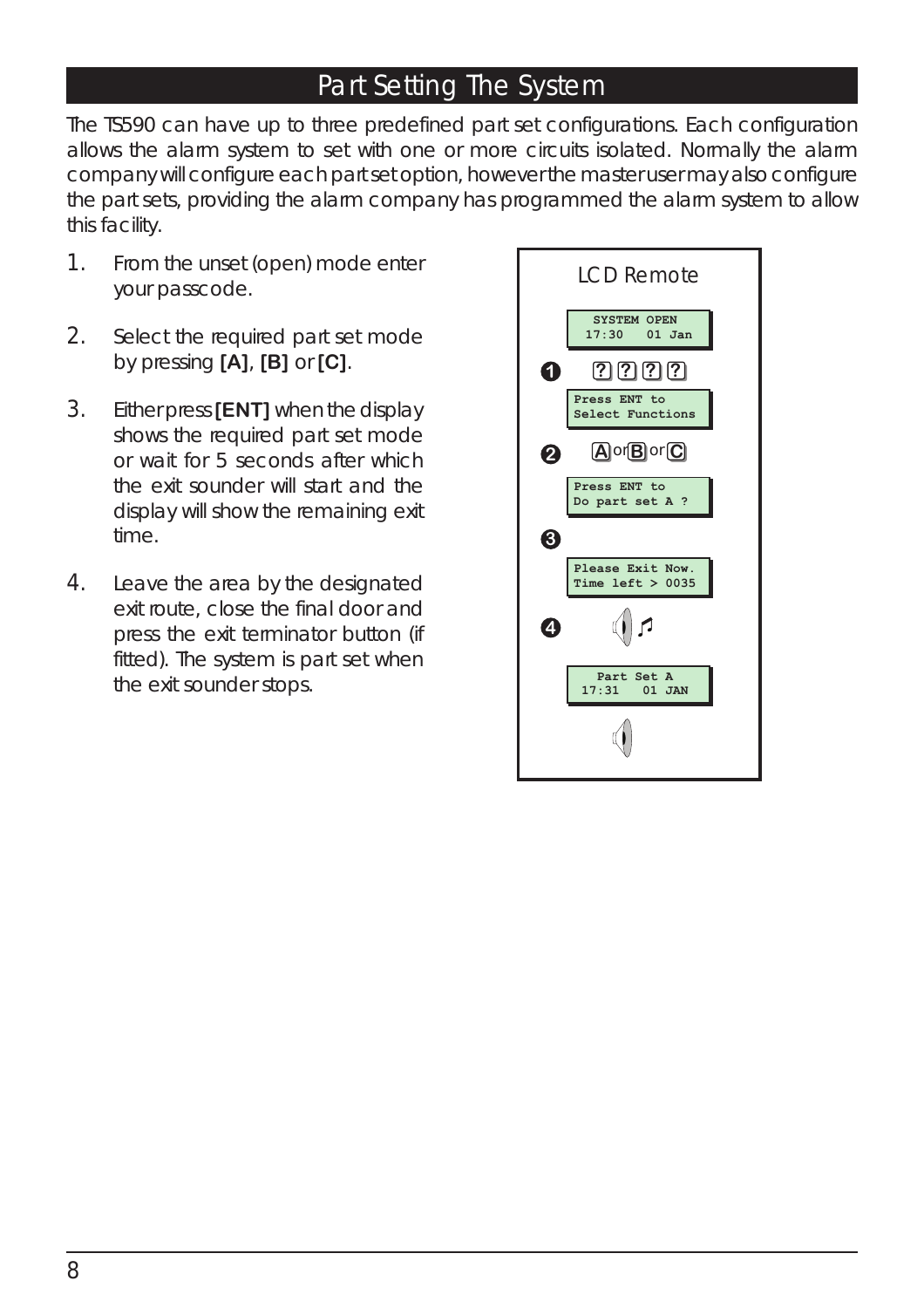#### Unsetting After an Alarm

If an alarm has occurred whilst the alarm system is full or part set, the display will indicate the detection circuit that was triggered when you unset the system. Once the cause of the alarm has been established the system must be reset, *see "Resetting after an alarm" on page 10.*

- 1. Enter the premises via the prescribed entry route and proceed directly to the remote keypad. The internal sounders generate an interrupted tone. The display will show the remaining entry time.
- 2. Enter your 4 digit passcode before the entry timer expires. The internal sounders will stop and the display will show the circuit that caused the alarm.
- 3. Refer to *"Resetting After an Alarm" on page 10.*





 *If circuit text has been programmed then the display on the LCD and Starburst remote keypads will alternate between the circuit number and the circuit text at step (2).*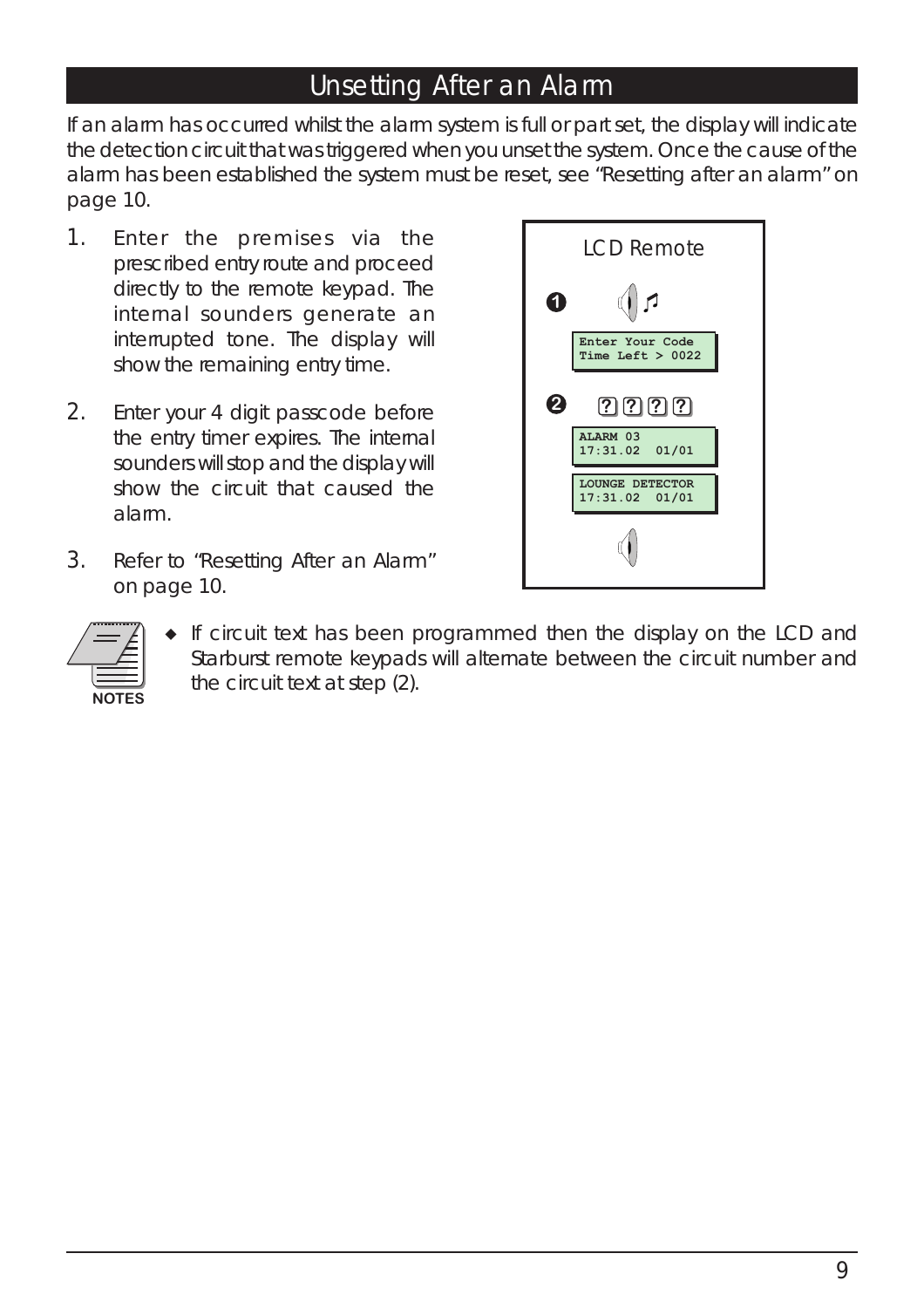#### Resetting After an Alarm

Your alarm company will have programmed the system to be either "User Reset", "Engineer Reset" or "Remote Reset", consult your alarm company if you are not sure.

#### User Reset

If your system has been programmed as user reset, alarms can be reset by any user that has a valid passcode.

From step (3) of "Unsetting After an Alarm", proceed as follows:

- 1. Enter your passcode and within 5 seconds press **[ESC]**.
- 2. The system is now reset and back in the open mode. After 5 seconds the "SYSTEM OPEN" message will disappear and the display will show the time, (date and banner text, LCD only).



#### Engineer Reset

If your system is programmed as engineer reset, alarms can only be reset by your alarm company.

From step (3) of "Unsetting After an Alarm", proceed as follows:

- 1. The display will alternate between the circuit that caused the alarm and the "Call Engineer To Reset System" message. The internal sounders will also generate a beep every minute to remind you that the system requires resetting.
- 2. To silence the beeps enter your passcode.
- 3. Contact your alarm company:



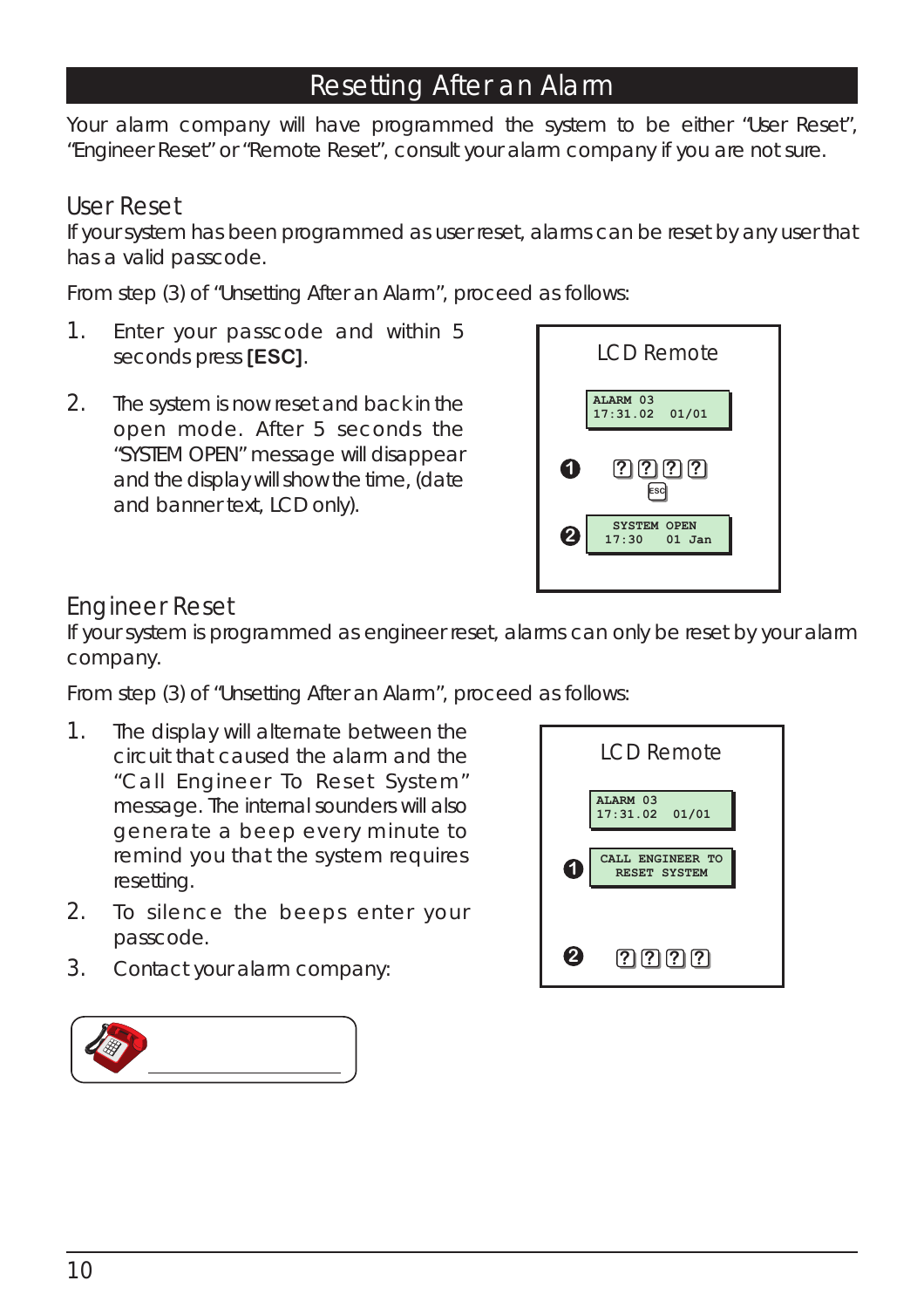#### Remote Reset

If your system is programmed as remote reset, alarms can be reset by your alarm company or via the exchange or unique passcodes.

From step (3) of "Unsetting After an Alarm", proceed as follows:

- 1. The display will alternate between the circuit that caused the alarm and the "Call Engineer To Reset System" message. The internal sounders will also generate a beep every minute to remind you that the system requires resetting.
- 2. Enter your passcode, this will silence the beeps and the system will display a unique 4 digit number. Contact your alarm company or alarm receiving centre:
- 3. You will be asked to report the circumstances of the alarm. If the alarm receiving centre decides you do not require an engineer, a 4 digit remote reset code will be given to you.
- 4. After you have entered the code press the **[ENT]** key and the system will return to the open condition.



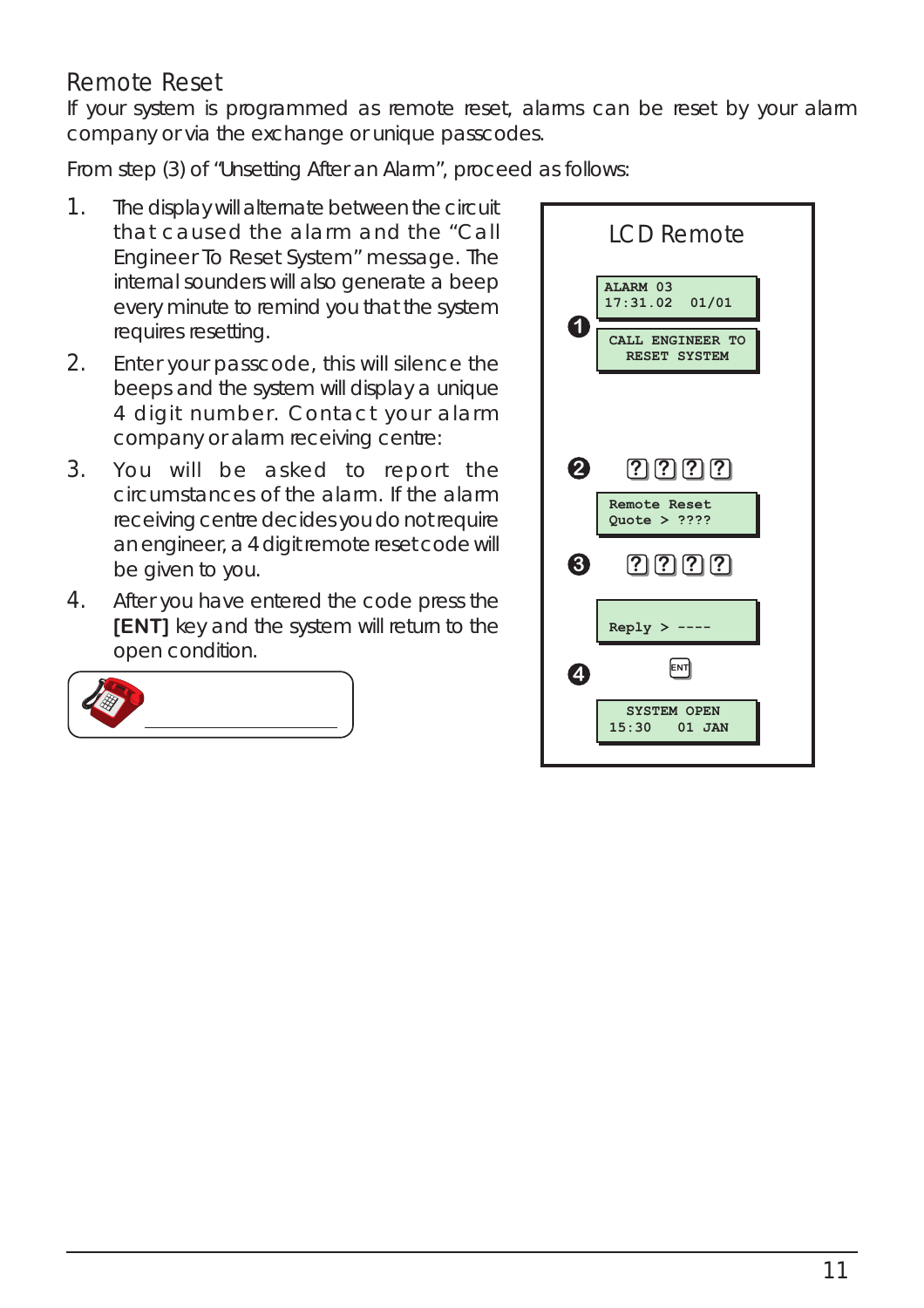## *User Menu 1*

#### Introduction

User menu 1 is accessed by entering your passcode followed by [ENT]. There are 12 menu options and access to these options will depend on your access level.

|                           | <b>LCD Remote</b>                                             |
|---------------------------|---------------------------------------------------------------|
|                           | $2222 + 5$                                                    |
|                           | User menu 1<br>Select Option :-                               |
| [1]                       | <b>Bell Test</b><br>Sounder. ON><br>09<br>PRESS ESC to end    |
| $\overline{\mathbf{2}}$   | <b>Walk Test</b><br><b>Walk Test</b><br>Press ESC to end      |
| $\bm{\mathsf{3}}$         | <b>Remote Reset</b><br>Remote Reset<br>Quote> 9472            |
| $\bm{[4]}$                | Change Passcode<br>Change pass code<br>New code $>$ --        |
| <u>ය</u>                  | Enable Chime<br>Chime ccts are<br>Enabled                     |
| $\left[ 6\right]$         | Omit Shunt Group<br><b>SYSTEM OPEN</b><br>13:30 01 JAN        |
| $\bm{[7]}$                | <b>Omit Circuits</b><br>Omit Circuits<br>Enter CCT No. >-     |
| $\bm{\mathsf{[8]}}$       | Silent Set<br>Silent Set ?<br>Enter Group >                   |
|                           | Full Set<br>Please Exit Now.<br>Time left $> 0010$            |
| $\left[\mathbf{A}\right]$ | Part Set A, B, C<br>Please Exit<br>Now.<br>Time $left > 0010$ |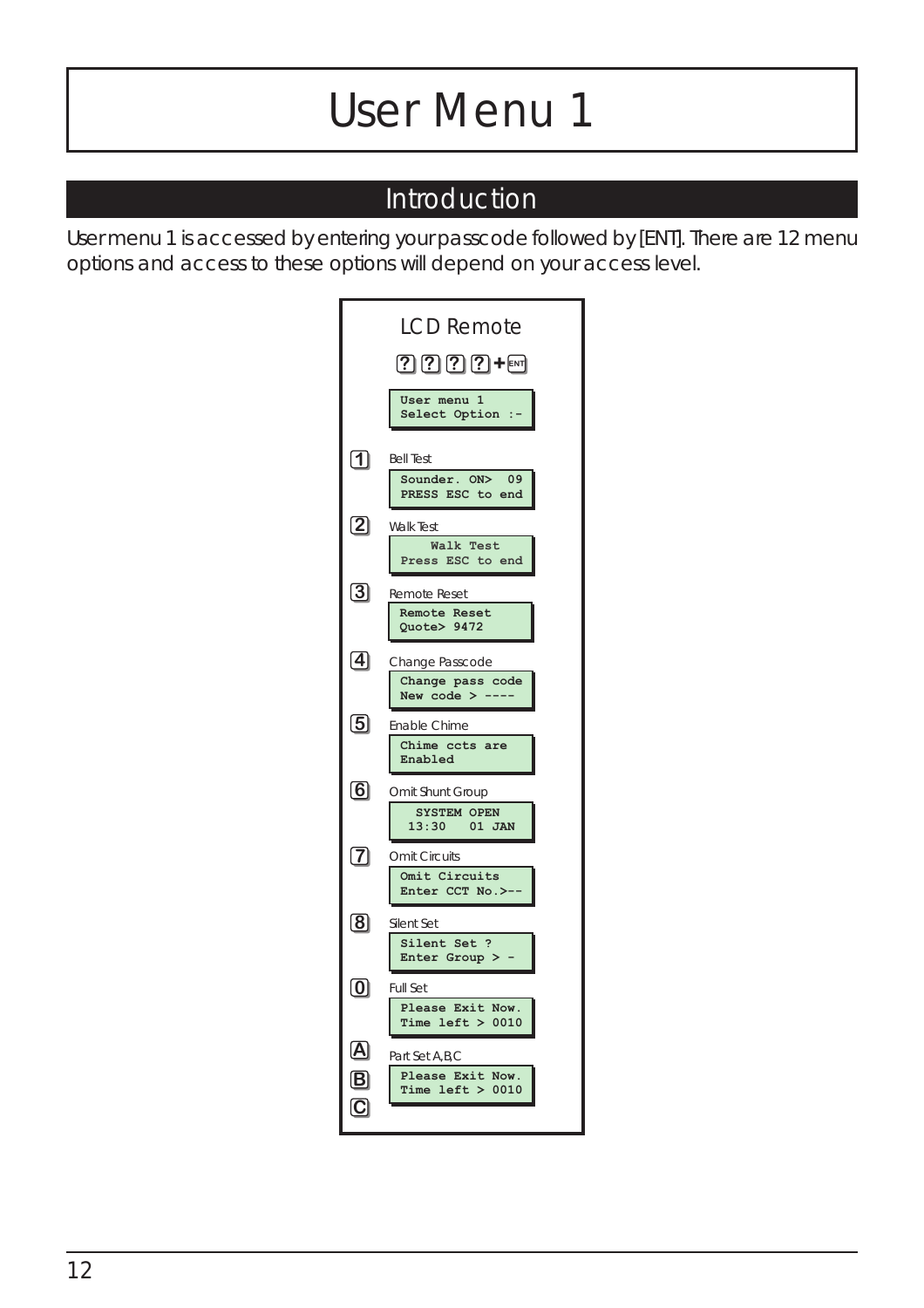#### Bell Test

This option allows you to periodically test the external sounders (bell and strobe) and internal sounders. When selected each device will operate in sequence for nine seconds.

- 1. From the unset (open) mode enter your passcode and press **[ENT]** to select user menu 1.
- 2. Whilst user menu 1 is selected. Press **[1]** to select the bell test option.
- 3. The internal sounder operates for 9 seconds, then the external sounder operates for 9 seconds, then the external strobe operates for 9 seconds.
- 4. When all three tests are completed, the display shows user menu 1. To return the system to the open mode press**[ESC]**.

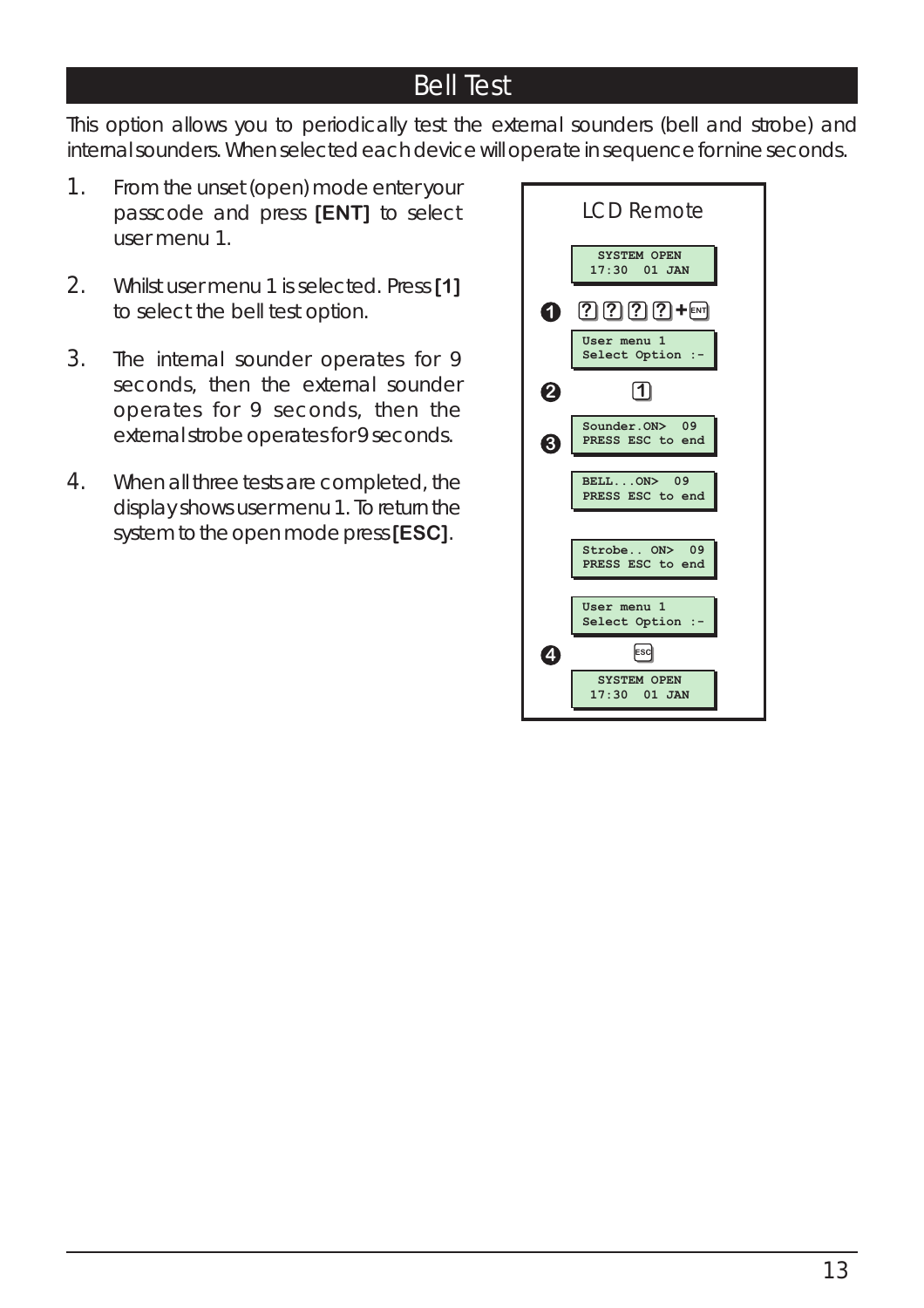#### Walk Test

This option allows you to test the function of individual detection circuits without causing an alarm. As each circuit is activated the circuit number and status are displayed and the internal sounders generate a two tone "Chime" sound. Once the test has been completed the tested circuits can be reviewed in numerical order.

- 1. From the unset (open) mode enter your passcode and press **[ENT]** to select user menu 1.
- 2. Whilst user menu 1 is selected. Press **[2]** to select the walk test option.
- 3. Activate detection circuits in turn by opening doors with alarm contacts and walking in front of movement detectors.
- 4. When the test has been completed, press the **[ESC]** key. The display will now automatically scroll through the circuits that were tested in numerical order. The current status of the circuit is also displayed. The **[ENT]** key can be used to scroll through the tested circuits more quickly, if desired.
- 5. Press **[ESC]** to leave the walk test option and return to user menu 1. To return the system to the open mode press **[ESC]**.



#### Remote Reset

This option allows the user to reset the system after an alarm by using a "Remote Reset" code. The full procedure is explained in *"Resetting After an Alarm" on page 10.*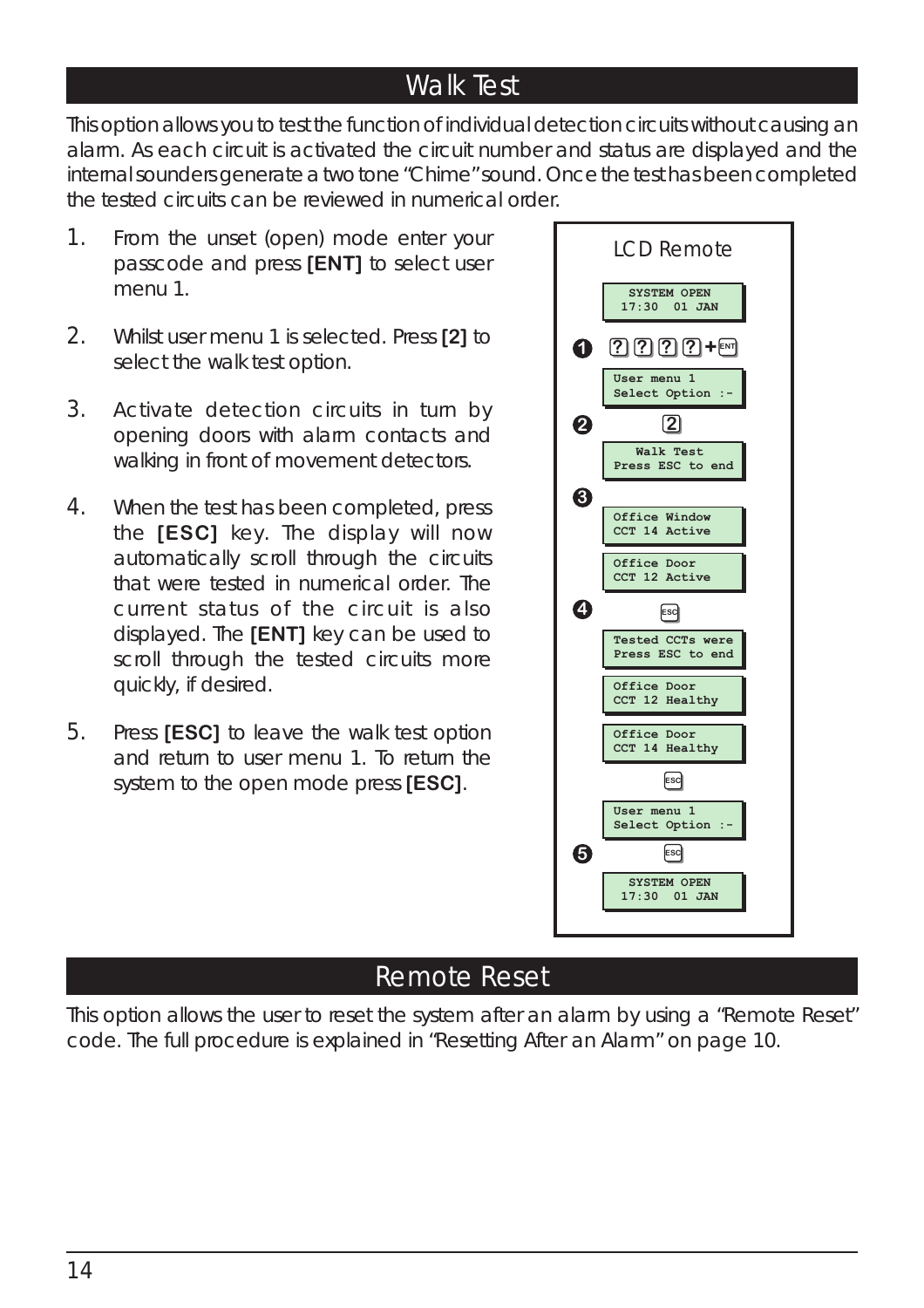#### Change Passcode

This option allows you to change your own passcode. The master users can also add and delete user passcodes, see "Set-up Users" on page 24.

- 1. From the unset (open) mode enter your passcode and press **[ENT]** to select user menu 1.
- 2. Whilst user menu 1 is selected. Press **[4]** to select the change passcode option.
- 3. Enter your new passcode then press the **[ENT]** key. A rising tone indicates acceptance and the system returns to user menu 1. A low tone indicates an error and you will be prompted to re-enter your new code.
- 4. To return the system to the open mode press **[ESC]**.

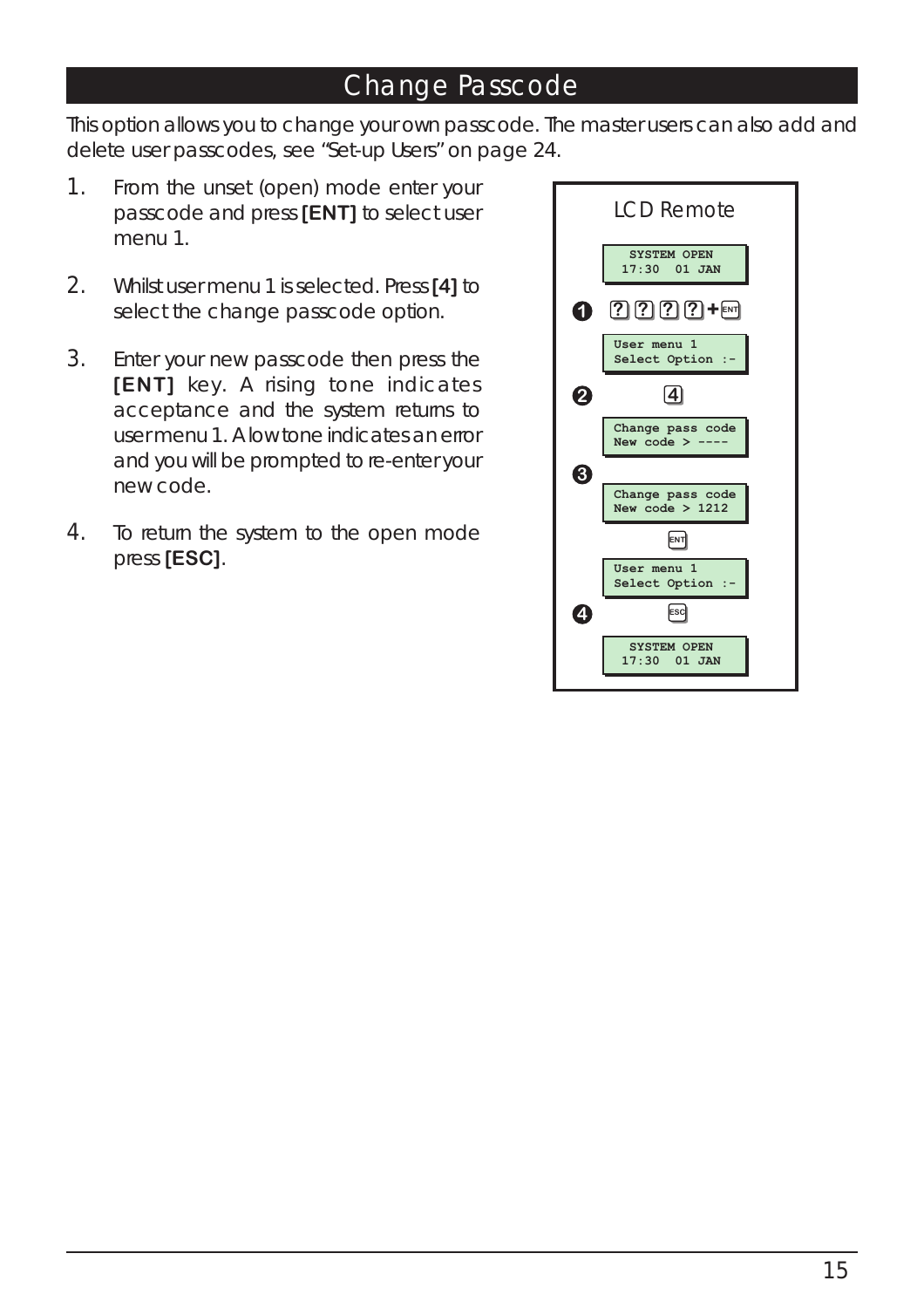#### Enable Chime

Detection circuits that have been programmed as "Chime" will generate a two-tone sound when triggered. This option allows you to select one of the four chime options:

- 1 Disabled Chime circuits are disabled.
- 2 Enabled Chime circuits are enabled at all times.
- 3 Enabled in P/Set Chime circuits are enabled when the system is unset or part set.

4 Enabled in Unset Chime circuits are only enabled when the system is unset.

- 1. From the unset (open) mode enter your passcode and press **[ENT]** to select user menu 1.
- 2. Whilst user menu 1 is selected. Press **[5]** to select the enable chime option.
- 3. Select the chime option by pressing keys **[1]** to **[4]** or by pressing **[B]** to alternate between all 4 options.
- 4. When the display shows the required setting press the **[ENT]** key to accept. A rising multi-tone will be heard and the system is returned to user menu 1.
- 5. To return the system to the open mode press **[ESC]**.

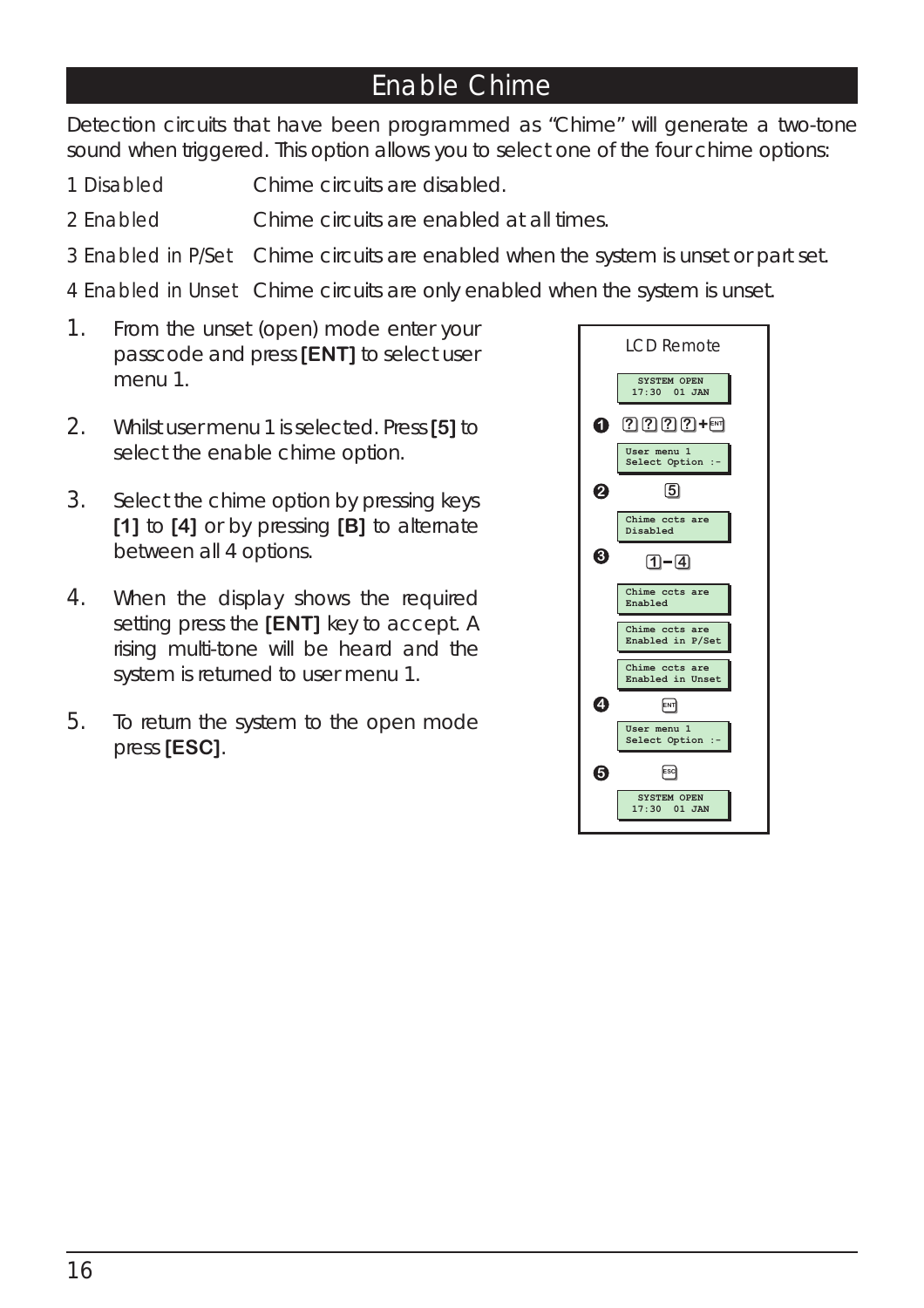#### Isolate/Re-instate Shunt Group

One or more circuits can be assigned to the shunt group, this is normally done by your alarm company although the master user can also configure the circuits that are assigned to the shunt group, *see "Alter Shunt Group" on page 27.* Once a shunt group has been defined this option allows you to isolate and re-instate the circuits that are assigned to the shunt group.

#### Isolating a Shunt Group

- 1. From the unset (open) mode enter your passcode and press **[ENT]** to select user menu 1.
- 2. Whilst user menu 1 is selected. Press **[6]** to select the isolate/Re-instate shunt group option.
- 3. The system will automatically return to the open mode and the display will indicate that circuits are isolated.



#### Re-instating a Shunt Group

- 1. From the "CCT ISOLATED" mode enter your passcode and press **[ENT]** to select user menu 1.
- 2. Whilst user menu 1 is selected. Press **[6]** to select the isolate/Re-instate shunt group option.
- 3. The system will automatically return to the open mode and the display will indicate that the system is open.

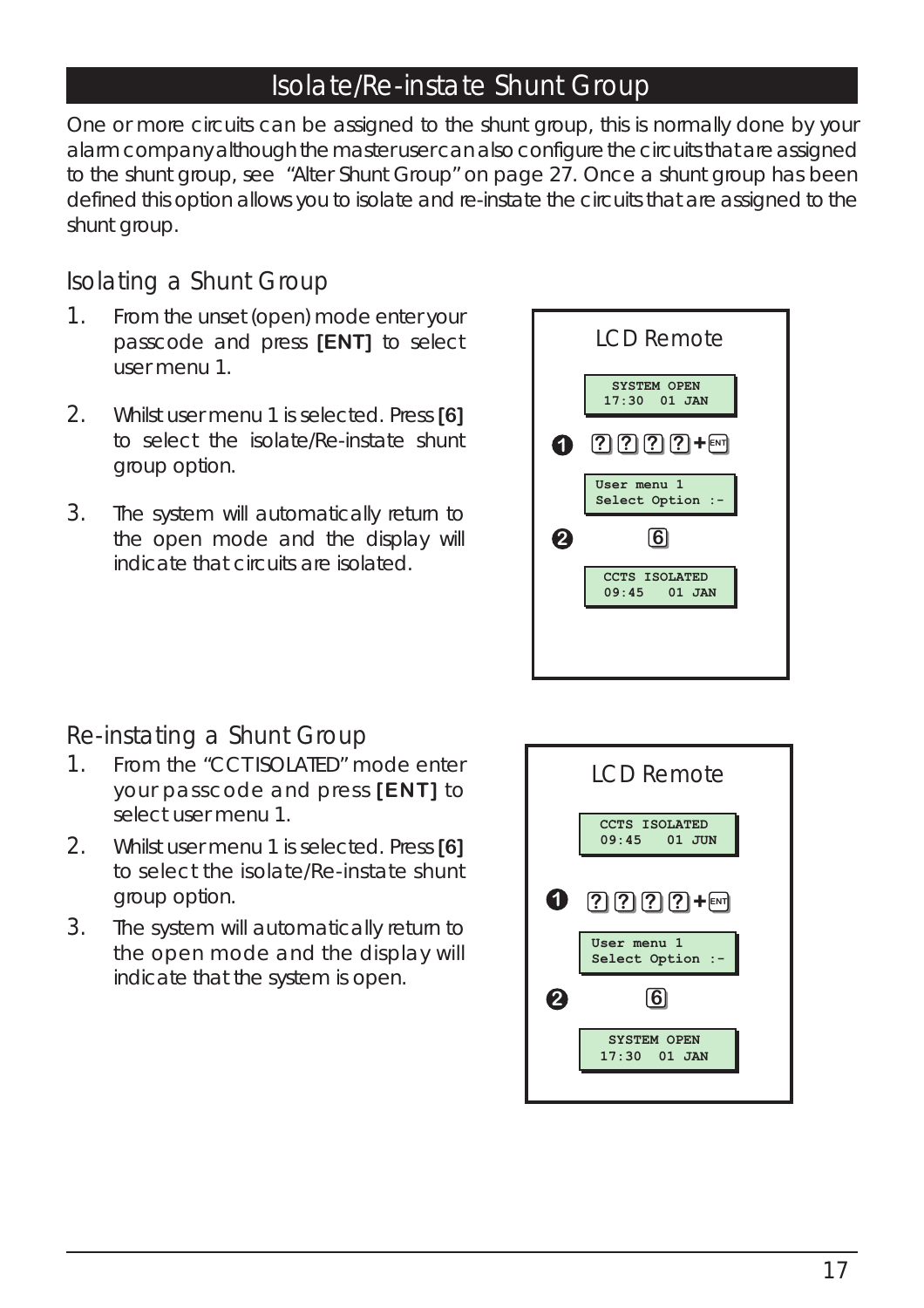#### Omit Circuits

Occasionally it may be necessary to omit detection circuits when setting or part setting the system. This allows the user access to the omitted area(s) when the system is set or part set. It is also possible to omit 24hr or Auxiliary circuits so that access to these areas can be obtained when the system is unset.

Only detection circuits that have been programmed by your alarm company as "Omit" can be selected when using this option.

- 1. From the unset (open) mode enter your passcode and press **[ENT]** to select user menu 1.
- 2. Whilst user menu 1 is selected. Press **[7]** to select the omit circuits option.
- 3. Select the circuit you require to omit by either entering the circuit number or by using the **[A]** and **[C]** keys to scroll up and down through the circuits.
- 4. When the required circuit number is displayed press the **[B]** key to alternate between "Armed" and "Omitted". If a low tone is heard when pressing the **[B]** key the selected circuit cannot be omitted.
- 5. When the display shows the required setting for the selected circuit, press the **[ENT]** key to accept. A rising multi-tone will be heard and the display will show the next available circuit.
- 6. If required repeat from step (3) for other circuits, When you have selected all the required circuits, press the **[ESC]** key.
	- a) If you have selected 24hr circuits, the system will automatically return to the unset mode and the display will indicate that circuits are isolated.
	- b) If you have only selected night circuits, the system will return to user menu 1. From user menu 1 you must press **[0]** to full set, **[A]**, **[B]** or **[C]** for part set.





 *If you have selected a night circuit to be omitted, you must perform a full or part set whilst the user menu is selected. If you return to system open all selected circuits will be cancelled.*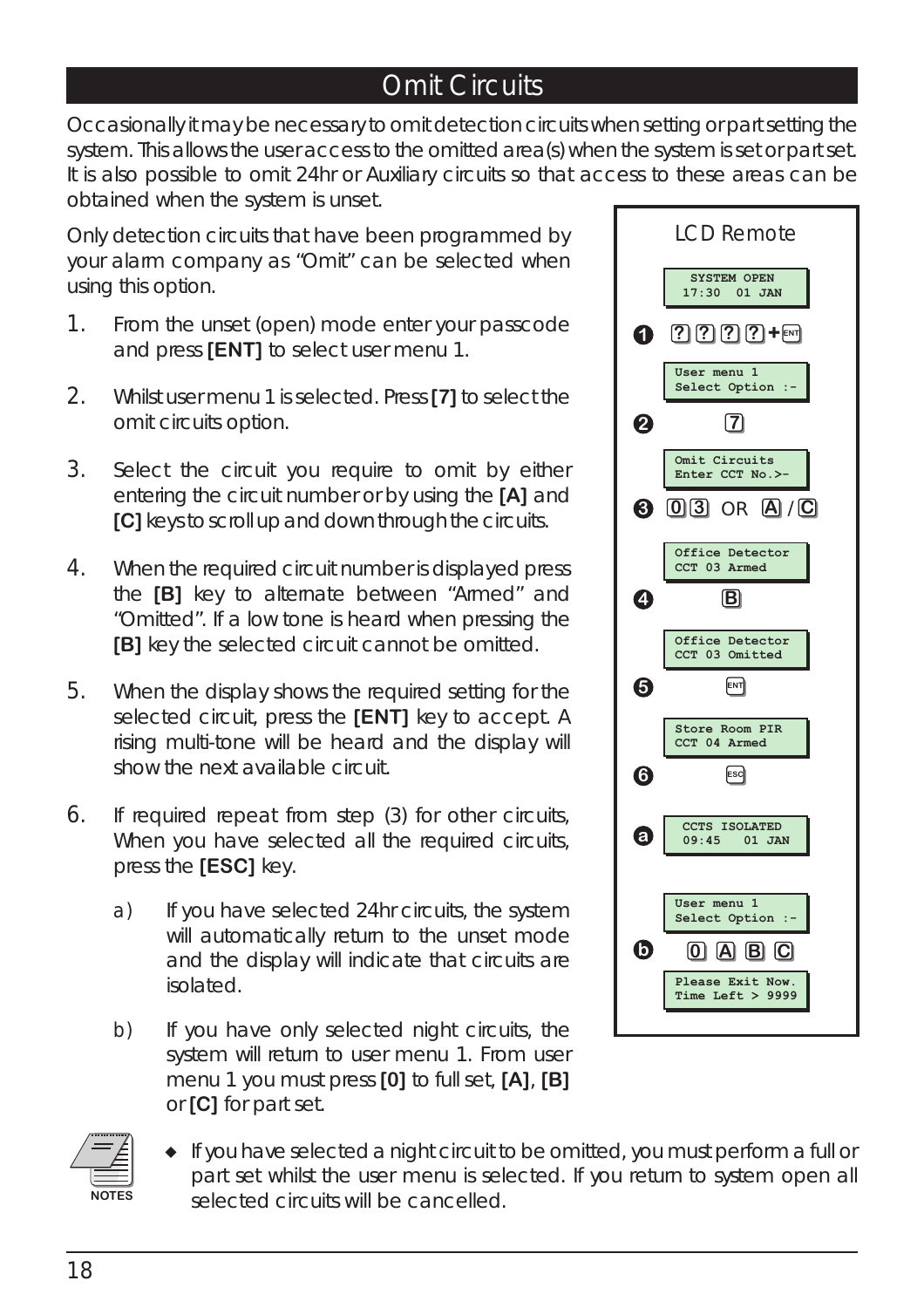#### Silent Set

This option allows you to full set or part set the system silently, i.e. no exit sounder, accept for set confirmation tone.

- 1. From the unset (open) mode enter your passcode and press **[ENT]** to select user menu 1.
- 2. Whilst user menu 1 is selected. Press **[8]** to select the silent set option.
- 3. Press **[0]** to silent full set , **[A]**, **[B]** or **[C]** for silent part set.



#### Full Set and Part Set

This option offers an alternative method of full setting and part setting.

- 1. From the unset (open) mode enter your passcode and press **[ENT]** to select user menu 1.
- 2. Whilst user menu 1 is selected. Press **[0]** to full set the system or **[A]**, **[B]** or **[C]** to part set the system.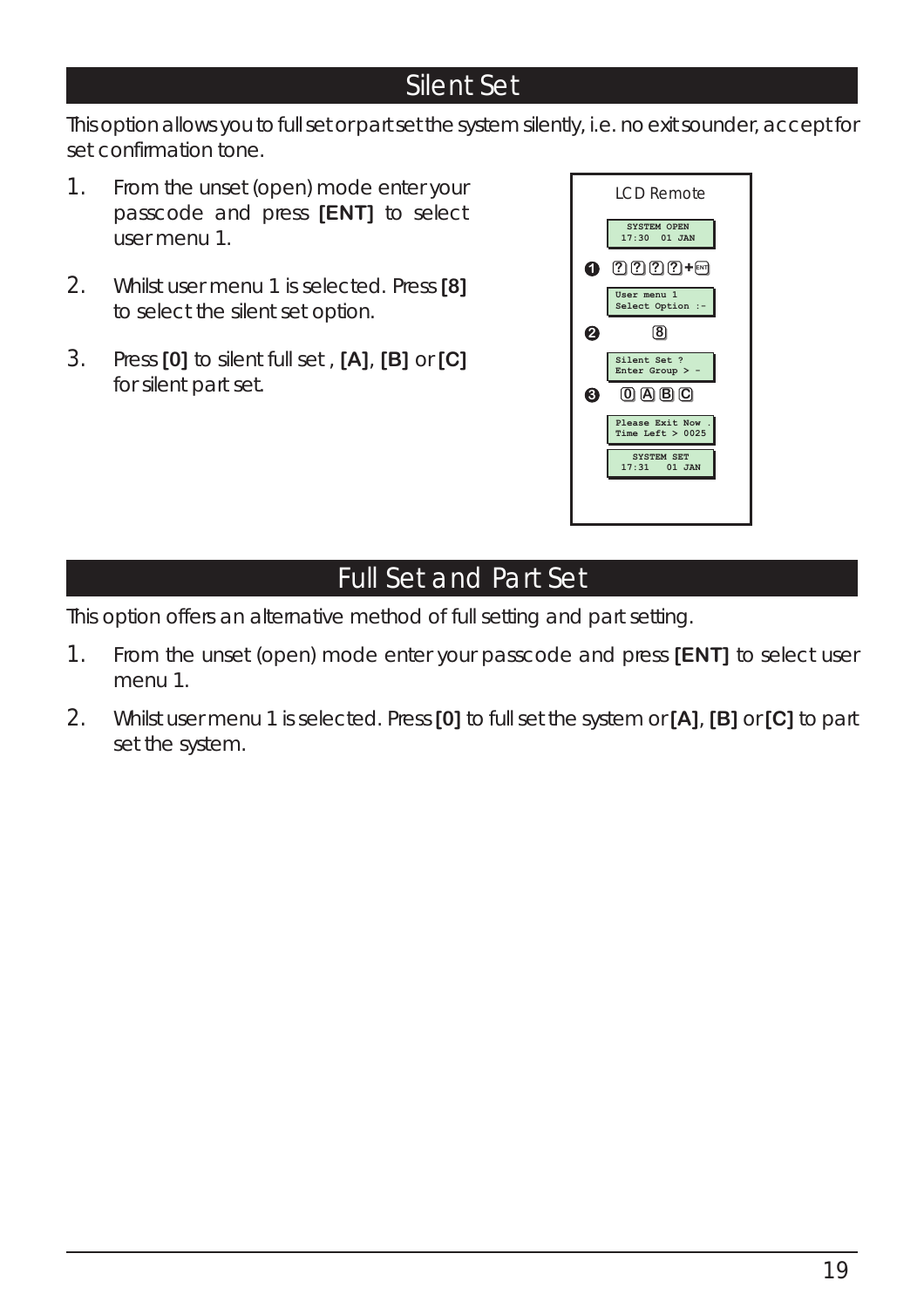## *User Menu 2*

#### Introduction

User menu 2 is accessed by pressing [ENT] whilst user menu 1 is selected. There are 10 menu options and access to these options will depend on your access level.

| $2222 +$ MM<br>User menu 2<br>Select Option :-<br>$\bm{\mathsf{\Pi}}$<br><b>View Circuits</b> |
|-----------------------------------------------------------------------------------------------|
|                                                                                               |
|                                                                                               |
| CCT 01 Healthy<br>$\bm{\mathsf{2}}$<br>Set Clock                                              |
| Set Clock > --<br>$\bm{\Xi}$<br>Set Date                                                      |
| Set Date $>$ -<br>$\bm{A}$<br>Setup User Codes                                                |
| Setup users<br>User No. $>$ $\cdot$<br>$\bm{5}$<br><b>Alter Chime Circuits</b>                |
| Alter Chime ccts<br>Enter CCT No.>--<br>$\bm{6}$<br>Alter Shunt Group                         |
| Alter Shunt grp<br>Enter CCT No.>--                                                           |
| $\bm{\mathcal{D}}$<br>Log Printout<br>Omit Circuits<br>Enter CCT No.>--                       |
| $\bm{[8]}$<br>Configure Part Set<br>Configure Omits<br>for part set A                         |
| View Event Log<br>PASSCODE 01<br>09:30.05<br>01/01                                            |
| $\vert \mathbf{B} \vert$<br>Circuit Text<br>CCT 01, (B=Edit)                                  |
|                                                                                               |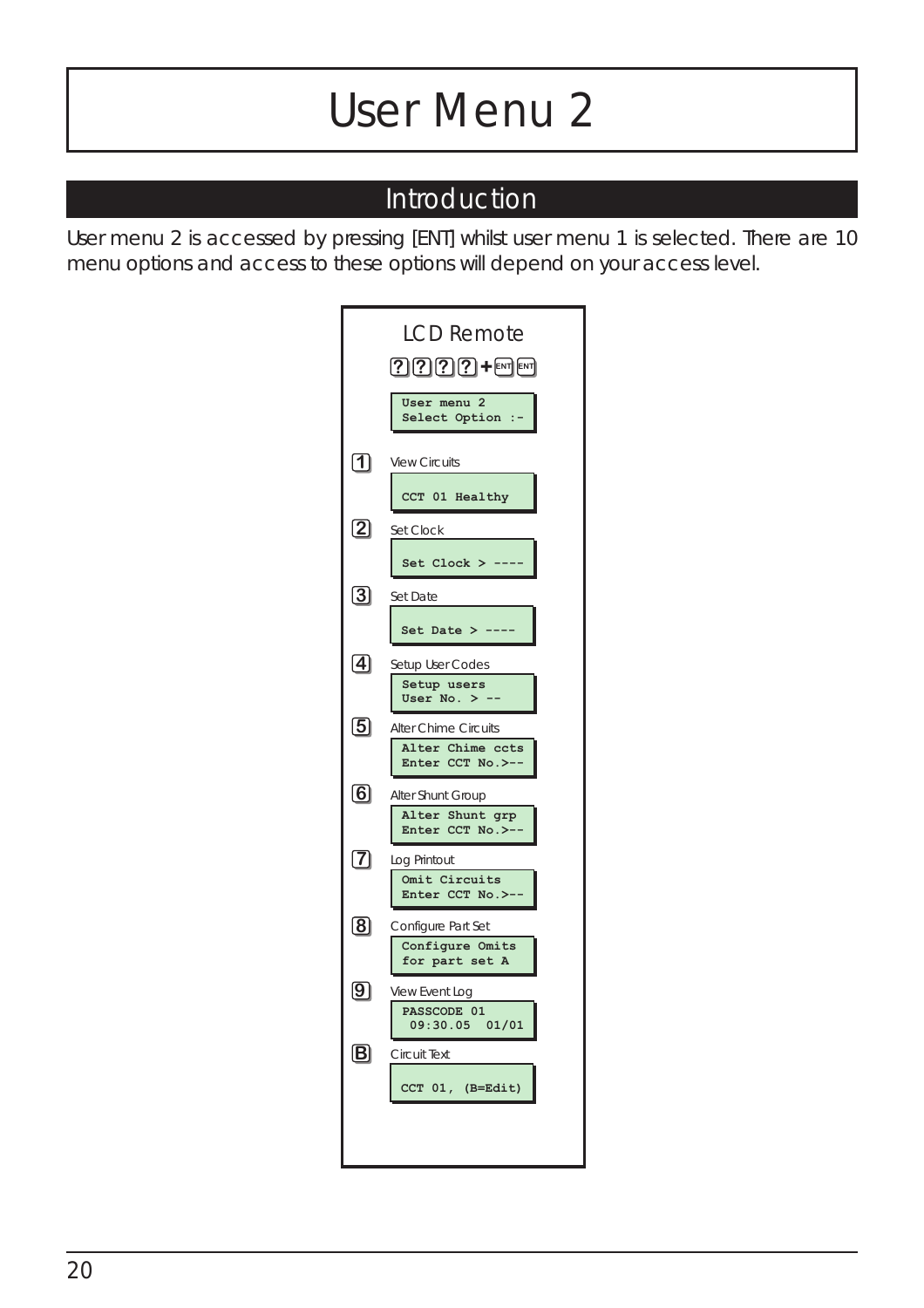#### View Circuits

This option allows you to ascertain the status of each detection circuit, The status for each circuit may be as follows:

- Healthy The normal status of a detection circuit, i.e. door closed or detector healthy.
- Active This is the alarm status of a detection circuit, i.e. door open or detector in alarm.
- Tamper This is the tamper open circuit status of a detection circuit, i.e. alarm cable cut or a cover removed from a detector.
- Shorted This is the short circuit status of a detection circuit, i.e. alarm cable shorted or damaged.
- 1. From the unset (open) mode enter your passcode and press **[ENT]** twice to select user menu 2.
- 2. Whilst user menu 2 is selected. Press **[1]** to select the view circuits option.The display will show the status of circuit 01.
- 3. Select the circuit you require to view by either entering the circuit number or by pressing the **[A]** and **[C]** keys to scroll up and down through the circuits.
- 4. To return the system to the open mode press **[ESC]** three times.

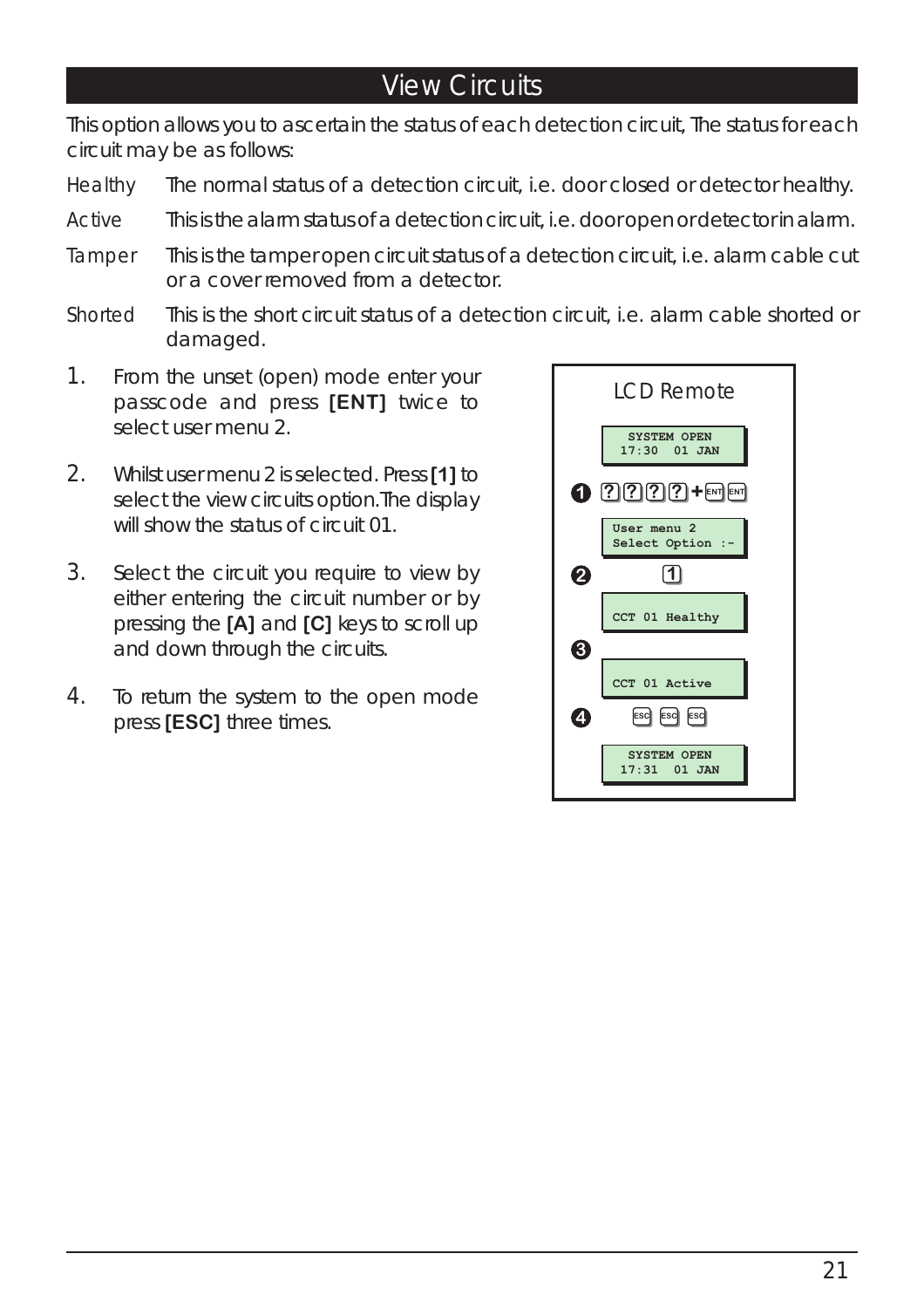#### Set Clock

This option allows you to adjust the system clock. The clock is used for providing event times in the event log and is also displayed when the system is unset or full set.

- 1. From the unset (open) mode enter your passcode and press **[ENT]** twice to select user menu 2.
- 2. Whilst user menu 2 is selected. Press **[2]** to select the set clock option.
- 3. Enter the new time in a 24hr format, e.g. 1700 for 5:00 PM. When the display shows the correct time press **[ENT]** to accept.
- 4. To return the system to the open mode press **[ESC]** twice.

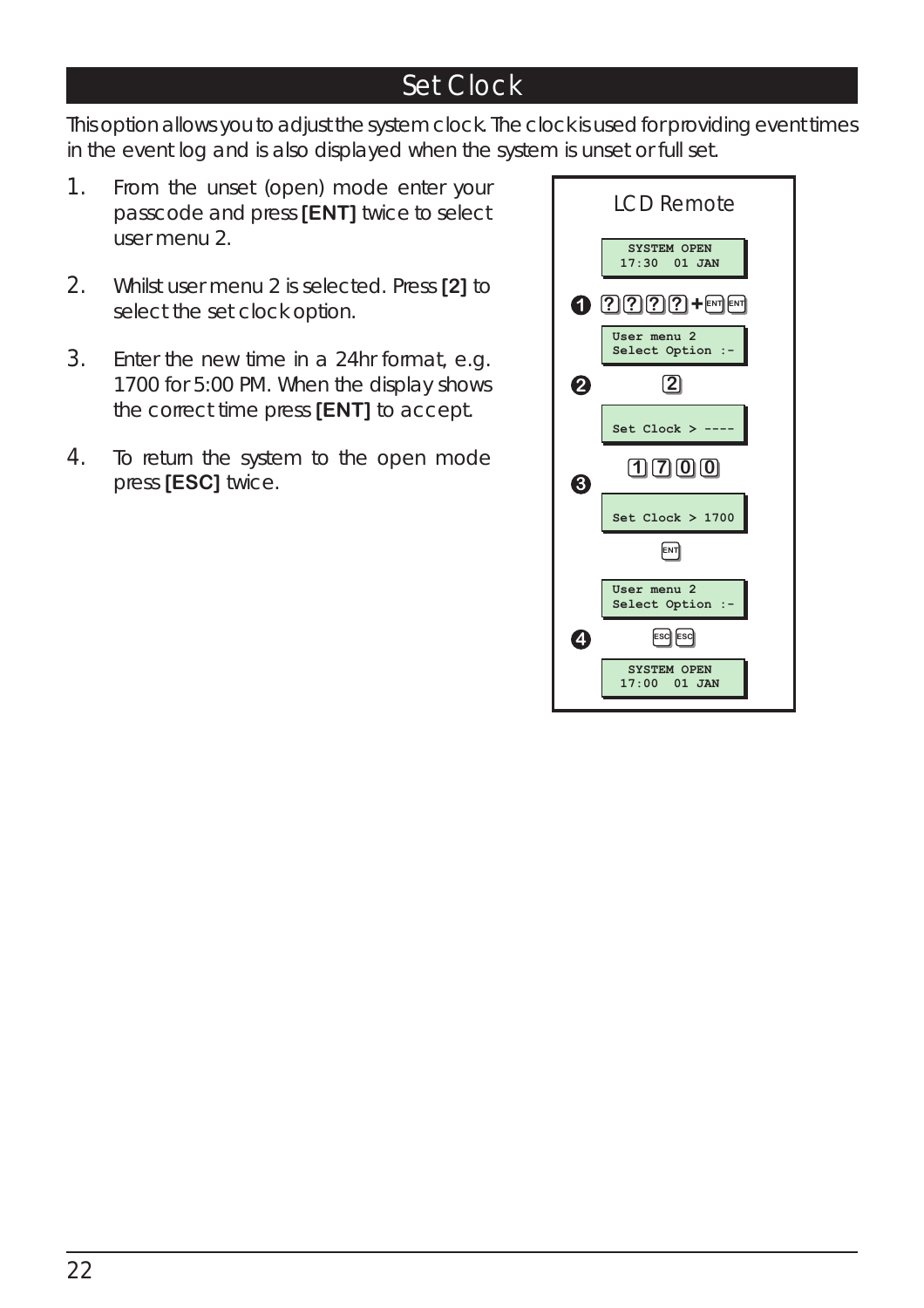#### Set Date

This option allows you to set the system date. It is displayed in a date / month format on all LCD remote keypads.

- 1. From the unset (open) mode enter your passcode and press **[ENT]** twice to select user menu 2.
- 2. Whilst user menu 2 is selected. Press **[3]** to select the set date option.
- 3. Enter the new date in a date/month format, e.g. 1806 for the 18th June. When the display shows the correct date press **[ENT]** to accept.
- 4. To return the system to the open mode press **[ESC]** twice.

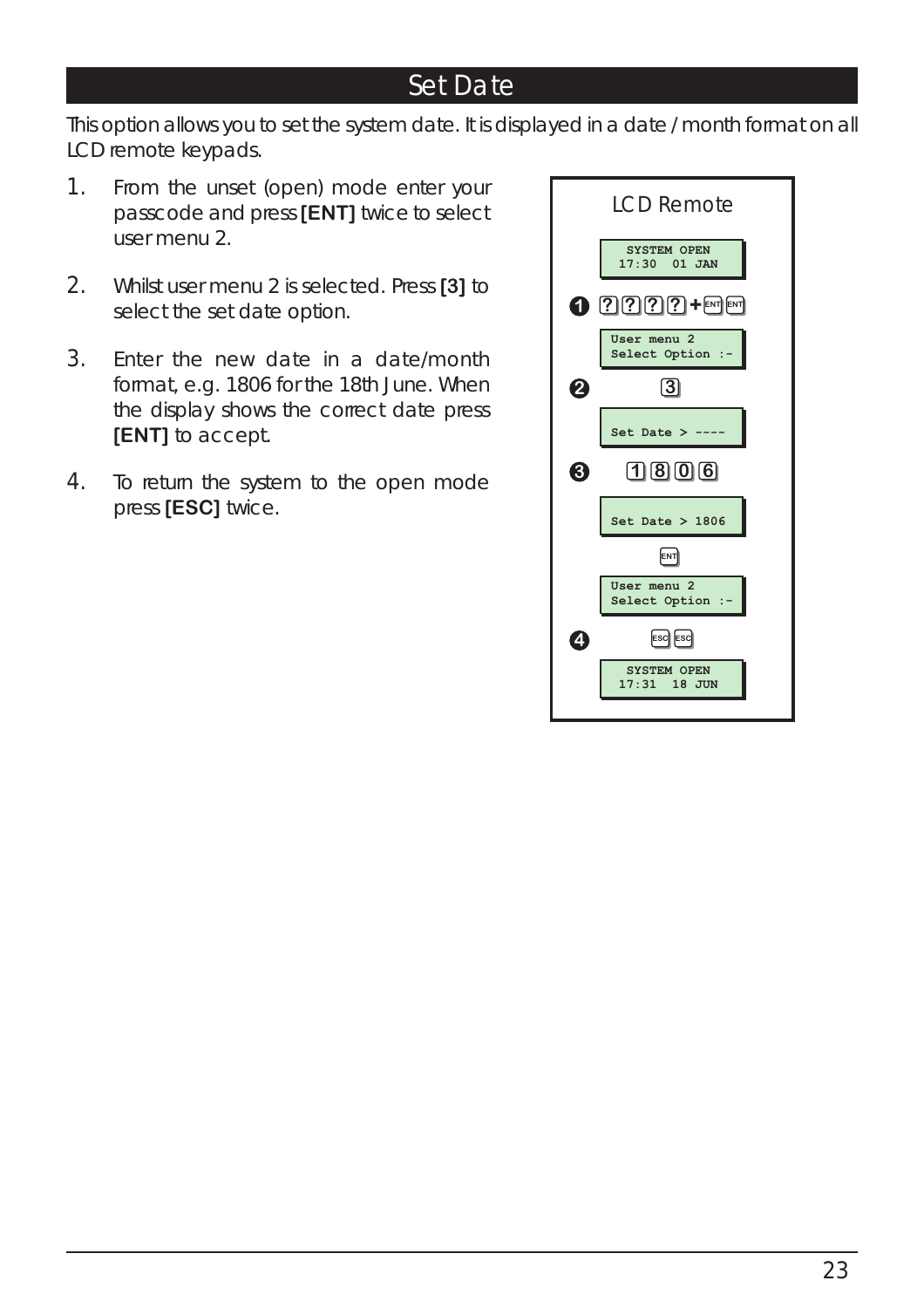#### Setup New Users

The TS590 allows up to 15 users to operate the alarm system, each user is assigned a user type and a passcode. User 01 is the master user which has a default setting of 5678.

#### User Types

The following user types are available:

- 1 Master This user type can full set, part set and unset the system. A master user also has access to all user menus and options providing the alarm company has programmed the master user for full access. If the master user has been programmed for limited access the master user cannot access user menu 2 option 6 (Alter shunt group) and 8 (Configure Part Sets).
- 2 Standard This user type can full set, part set and unset the system. A standard user also has access to all the options in user menu 1.
- 3 Holiday This user type can full set, part set and unset the system. A holiday user also has access to all the options in user menu 1. However, When the system is next unset by a master user, the holiday passcode is automatically deleted from the system.
- 4 Set Only This user type operates in the same way as a standard user, except that it only allows setting and part setting of the system.
- 5 Reset Only This user type allows unset alarms such as 24hr, fire, auxiliary to be silenced and reset. The user type also has access to user menu 1 options 1 to 7.
- 6 Duress This user type operates in the same way as a standard user, but when the passcode is used a silent "Panic Alarm" is transmitted to the alarm receiving centre.

*If enabled by your alarm company all users can generate a "Duress" alarm by entering their passcode with the first two digits reversed (e.g. for a passcode of 2580 enter 5280 to generate a "Duress" alarm).*

- 7 PA Code This user type does not have access to any user menus nor can it be used to set and unset the system. When this user code is entered a "Panic Alarm"' is transmitted to the alarm receiving centre and the external sounder(s) and strobe light(s) are also activated.
- 8 Shunt This user type does not have access to any user menus nor can it be used to set and unset the system. When this user code is entered it will isolate a predefined group of detection circuits. When the code is re-entered it will reinstate the group.

*This user type is displayed as "Access" on the starburst remote keypad.*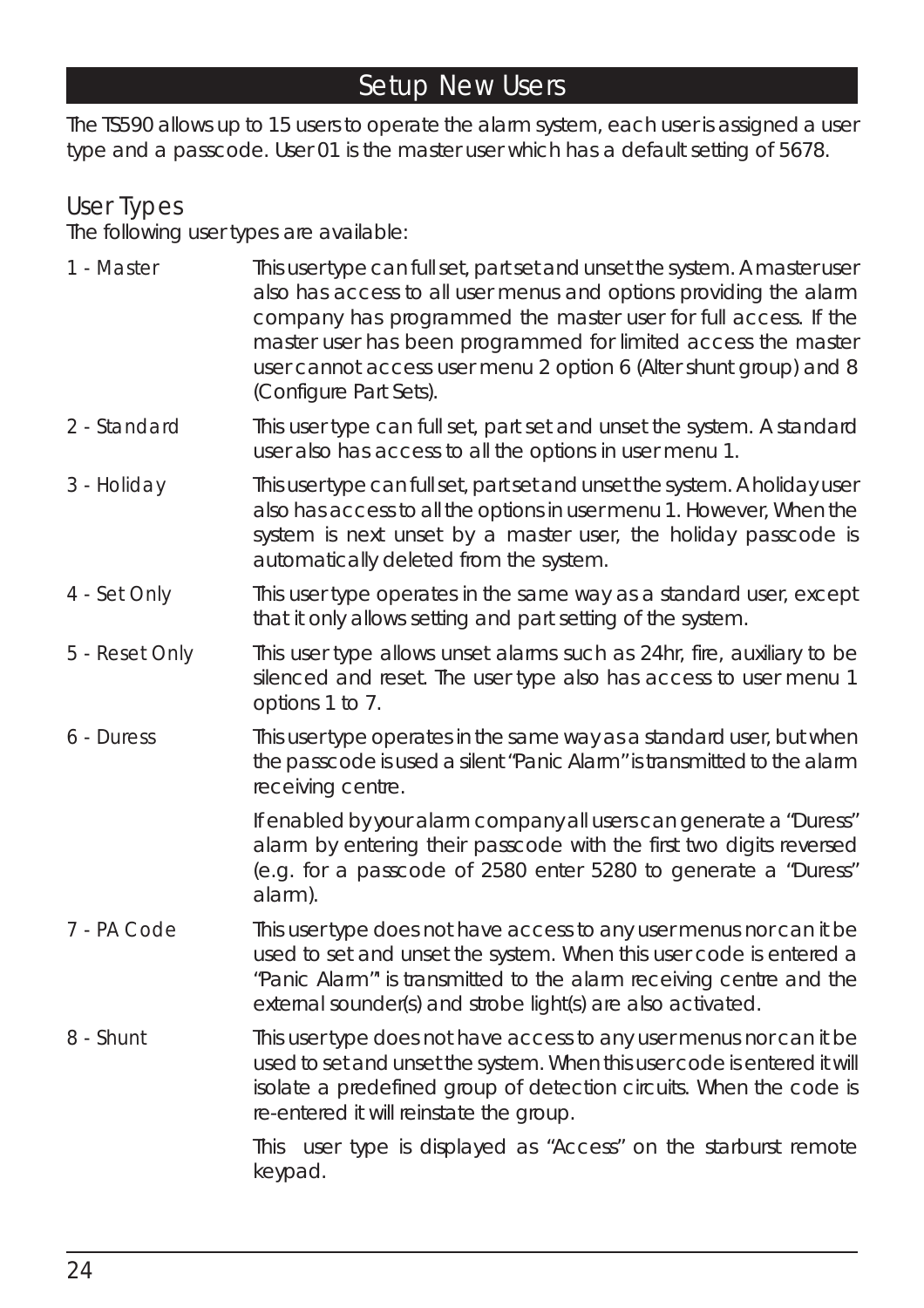#### Setup New Users (Cont.)

- 1. From the unset (open) mode enter your passcode and press **[ENT]** twice to select user menu 2.
- 2. Whilst user menu 2 is selected. Press **[4]** to select the set-up new users option.
- 3. Enter the user number (02 15) that you require to set-up, then press [**ENT].**
- 4. The display shows the current type assigned for the selected user, to change the user type press **[1]** - **[8]**. When the display show the required user type press **[ENT]** to accept.
- 5. Enter the 4 digit passcode for the selected user, then press **[ENT]** to accept. A rising multi-tone indicates the new passcode was accepted. A low tone indicates that the passcode entered is not available, re-enter, using a different 4 digit code.
- 6. The system will return to step 3, if required repeat for other users or press **[ESC]** three times to return the system to the open mode.

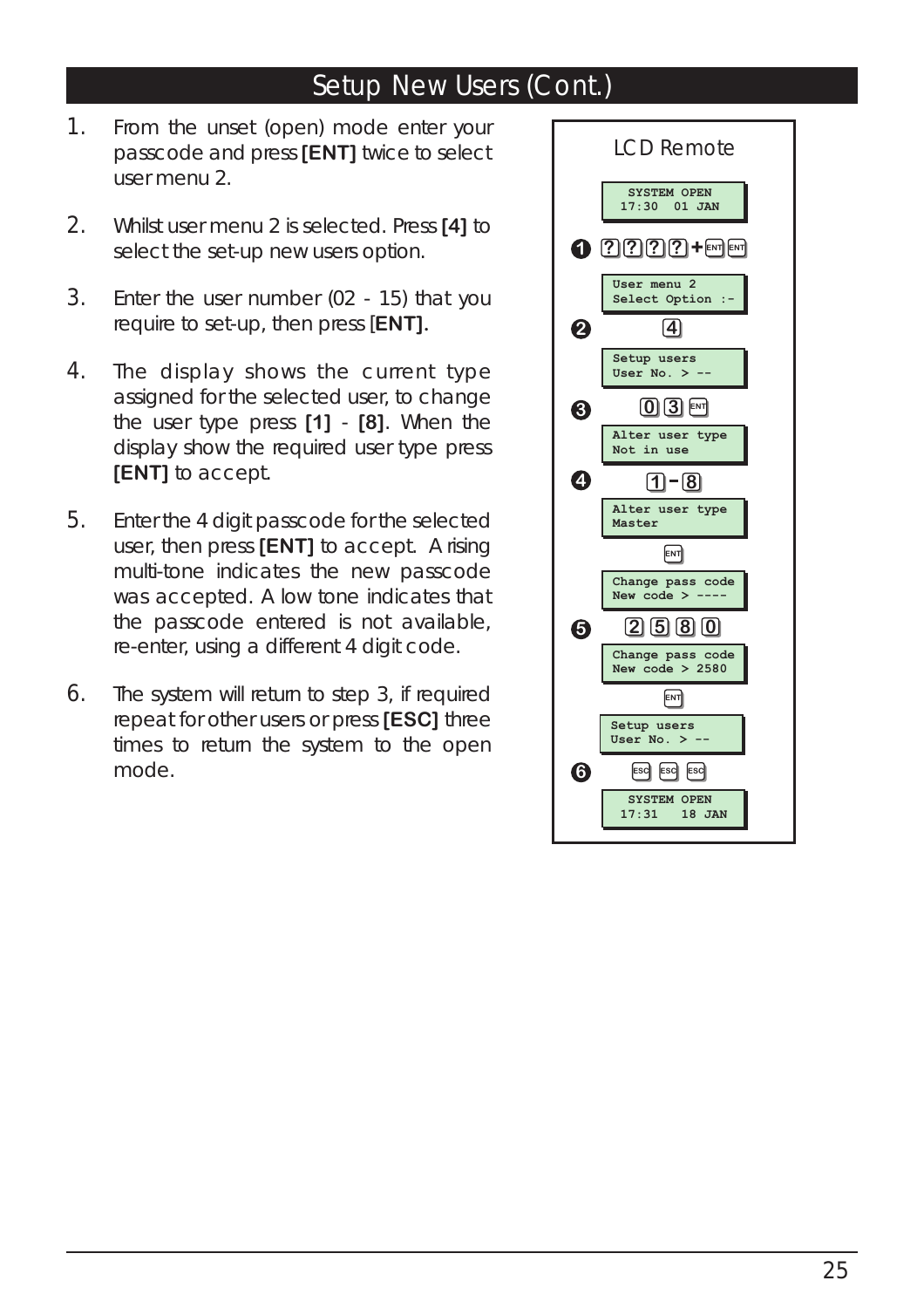#### Alter Chime Circuits

This option allows you to select which detection circuits will cause a chime tone when triggered. Once programmed, users that have access to user menu 1 can select one of the four chime options, *see "Enable Chime" on page 17.*

- 1. From the unset (open) mode enter your passcode and press **[ENT]** twice to select user menu 2.
- 2. Whilst user menu 2 is selected. Press **[5]** to select the alter chime circuits option.
- 3. Select the required circuit by either entering the circuit number or by using the **[A]** and **[C]** keys to scroll up and down through the circuits.
- 4. When the required circuit is displayed, press **[B]** to alternate between "Silent" and "Chime". When the display shows the required setting press **[ENT]** to accept. A rising multi-tone will be heard and the next available circuit is displayed.
- 5. Repeat from step 3 for other circuits or press **[ESC]** three times to return to the open mode.

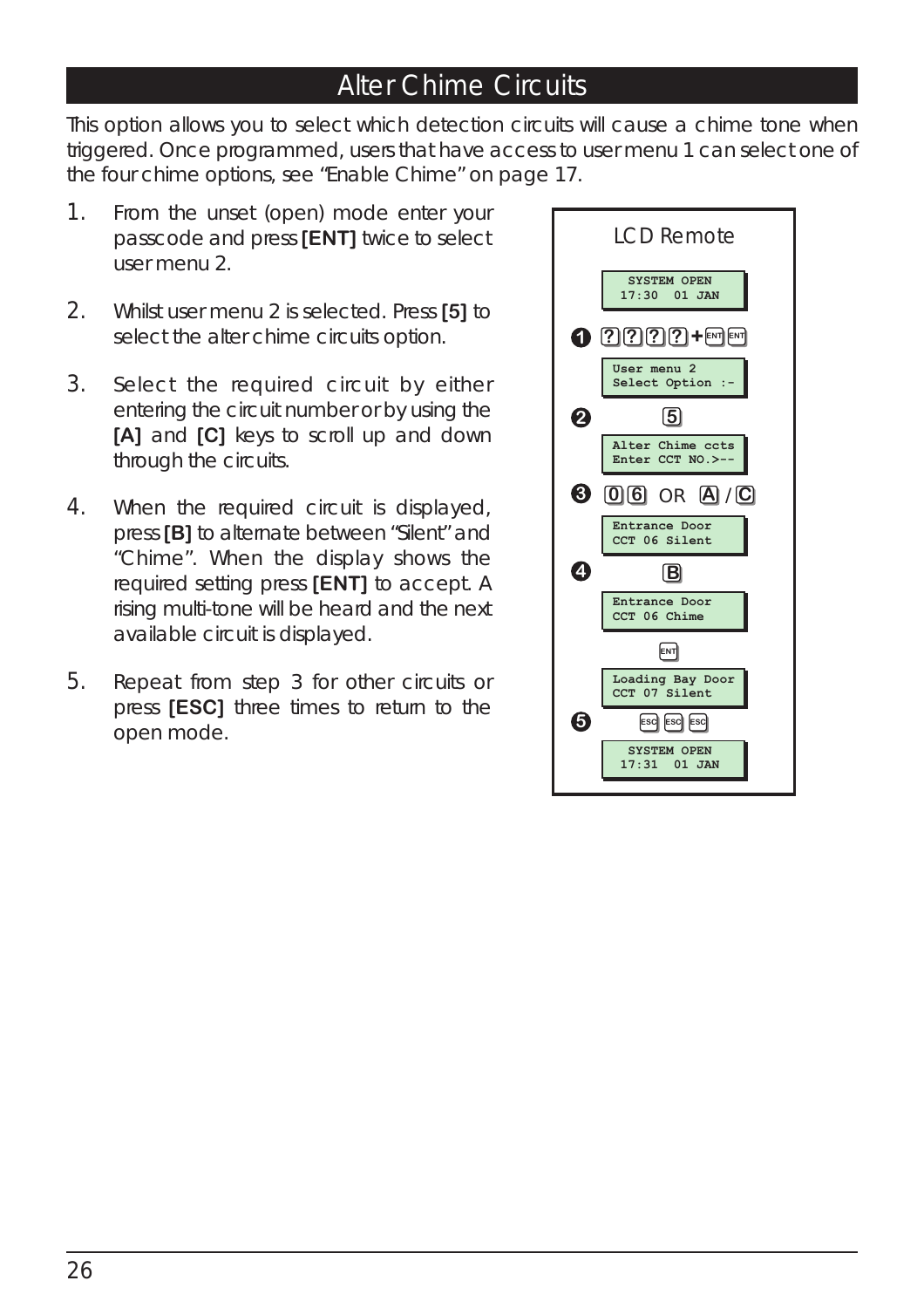#### Alter Shunt Group

This option allows you to define which detection circuits are allocated to the shunt group. Once assigned to the shunt group all circuits within the group can be isolated by any user that has access to user menu 1 option 6 (Omit Shunt Group). The shunt group can also be assigned to a user code (Shunt), this allow the group to be omitted and re-instated by entering a 4 digit passcode.

- 1. From the unset (open) mode enter your passcode and press **[ENT]** twice to select user menu 2.
- 2. Whilst user menu 2 is selected. Press **[6]** to select the alter shunt group option.
- 3. Select the required circuit by either entering the circuit number or by using the **[A]** and **[C]** keys to scroll up and down through the circuits.
- 4. When the required circuit is displayed, press **[B]** to alternate between "Armed" and "Omitted".
- 5. When the display shows the required setting press **[ENT]** to accept. A rising multi-tone will be heard and the next available circuit is displayed.
- 6. Repeat from step 3 for other circuits or press **[ESC]** three times to return to the open mode.

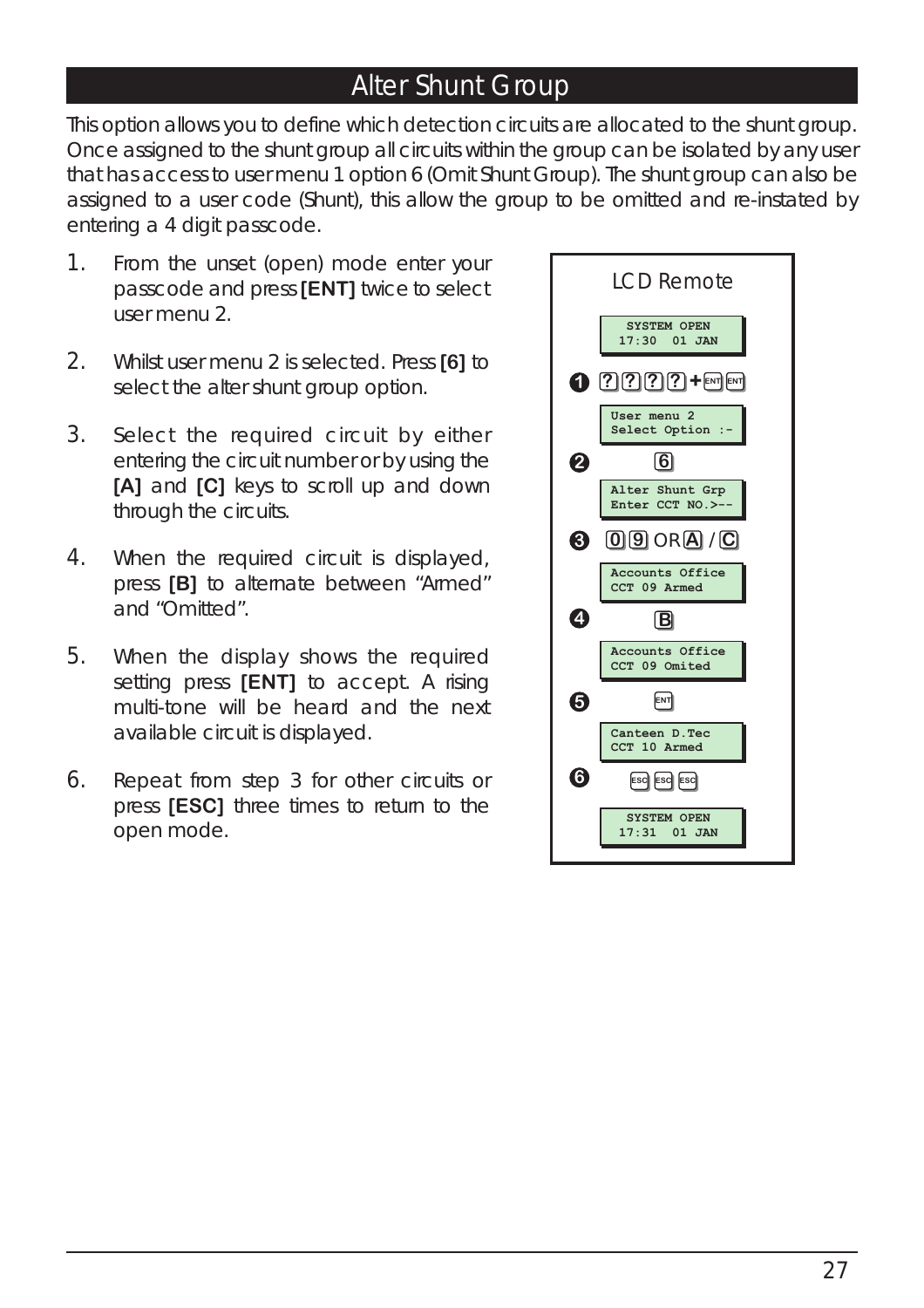#### Print System Log

The system log stores 700 events. If a printer is connected to your alarm system it is possible to print a selected number of log events.

- 1. From the unset (open) mode enter your passcode and press **[ENT]** twice to select user menu 2.
- 2. Whilst user menu 2 is selected. Press **[7]** to select the print system log option.
- 3. Enter the number of events to be printed (001 - 700). Press**[ENT]** to start the printout. To cancel printout repeat from step 2 and enter "000" for the number of events.
- 4. To return the system to the open mode press **[ESC]** twice.

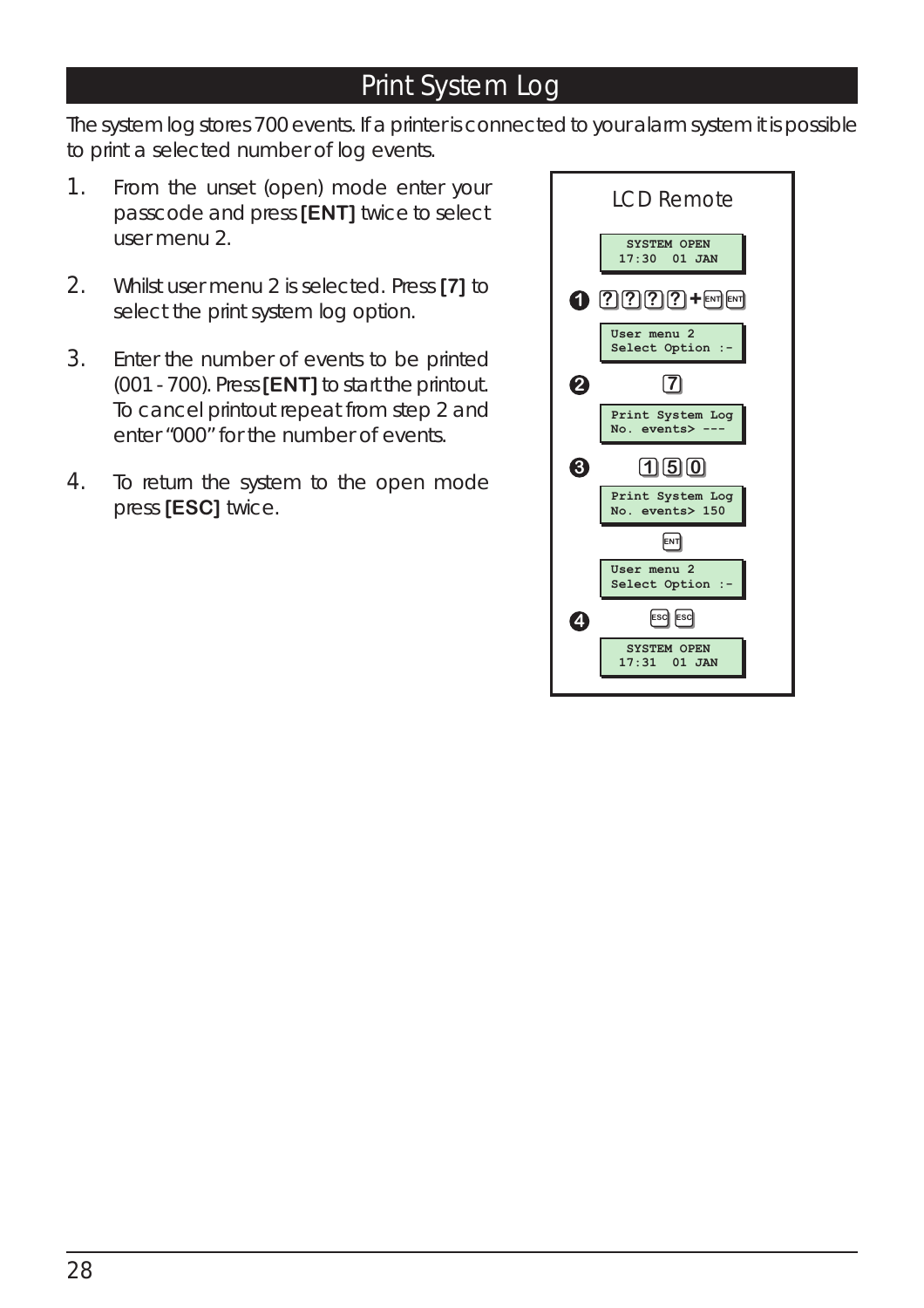#### Set-up Part Sets

The TS590 can be configured to have up to three parts set modes (Part Set A, Part Set B and Part Set C). This option allows the master user to configure each part set mode. Within each part set mode you must designate which circuits will remain armed and which circuits will be omitted. When the relevant part set mode is selected the system only arms the circuits that are designated as armed and isolates the circuits that are designated as omitted.

- 1. From the unset (open) mode enter your passcode and press **[ENT]** twice to select user menu 2.
- 2. Whilst user menu 2 is selected. Press [**8] to** select the set-up part sets option.
- 3. Select the part set mode you require to set-up by pressing **[A]**, **[B]** or **[C]** then **[ENT]**.
- 4. Select the required circuit by either entering the circuit number or by using the **[A]** and **[C]** keys to scroll up and down through the circuits.
- 5. When the required circuit is displayed, press **[B]** to alternate between "Armed" and "Omitted". An armed circuit will remain armed when the system part set, an omitted circuit will be isolated when the system is part set.
- 6. When the display shows the required setting press **[ENT]** to accept. A rising multi-tone will be heard and the next available circuit is displayed.
- 7. Repeat from step 3 for other circuits or press **[ESC]** three times to return to the open mode.

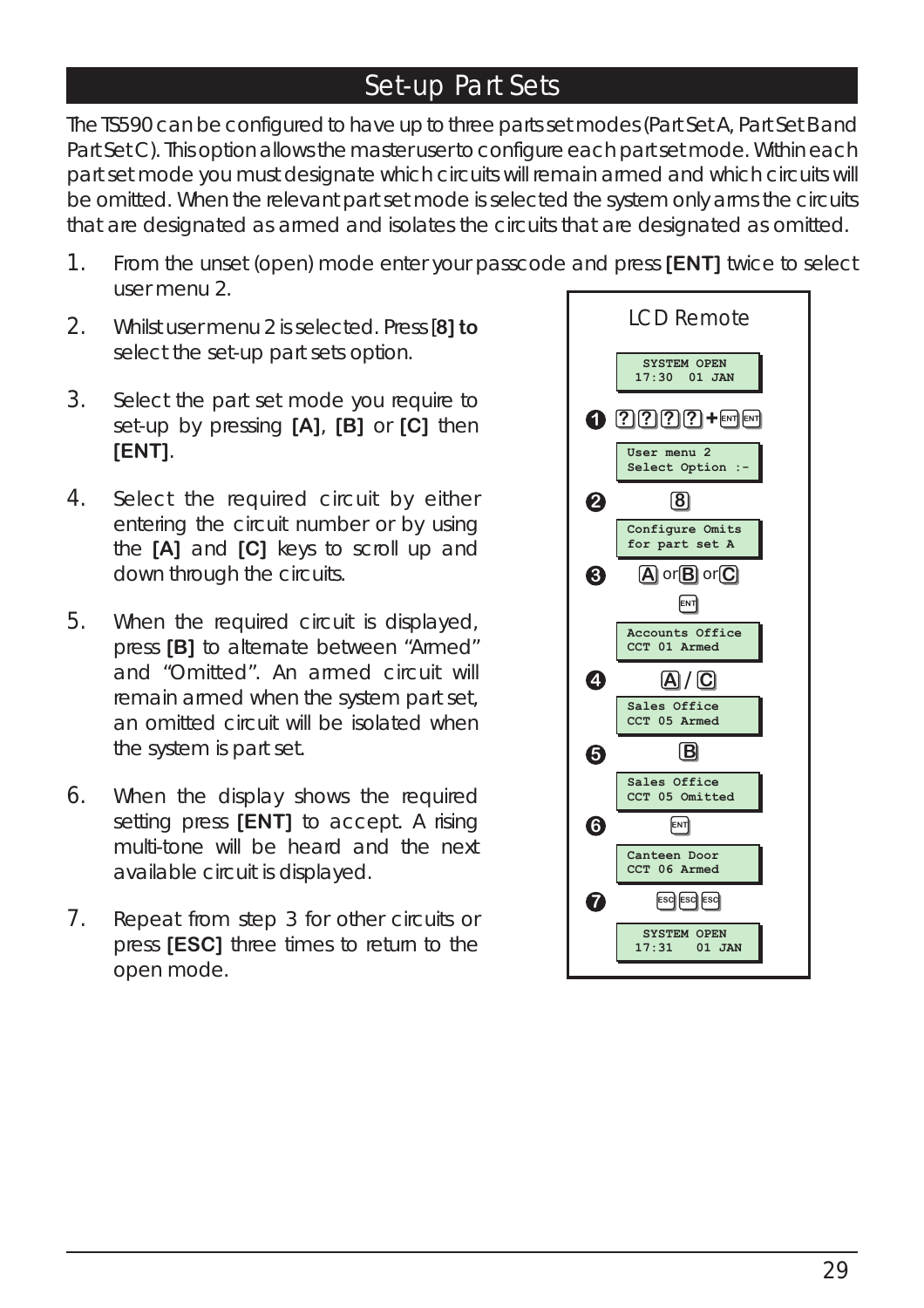#### View Log

The TS590 store up to 700 events in the log. This option allows you to view each event.

- 1. From the unset (open) mode enter your passcode and press **[ENT]** twice to select user menu 2.
- 2. Whilst user menu 2 is selected. Press **[9]** to select the view log option.
- 3. The display will show the most recent event, see log event codes. To navigate through the log, use the **[A]** and **[C]** keys to scroll backwards and forwards.
- 4. The **[B]** key can be used to display additional information, including circuit information, for the select event.
- 5. To return the system to the open mode press **[ESC]** three times.

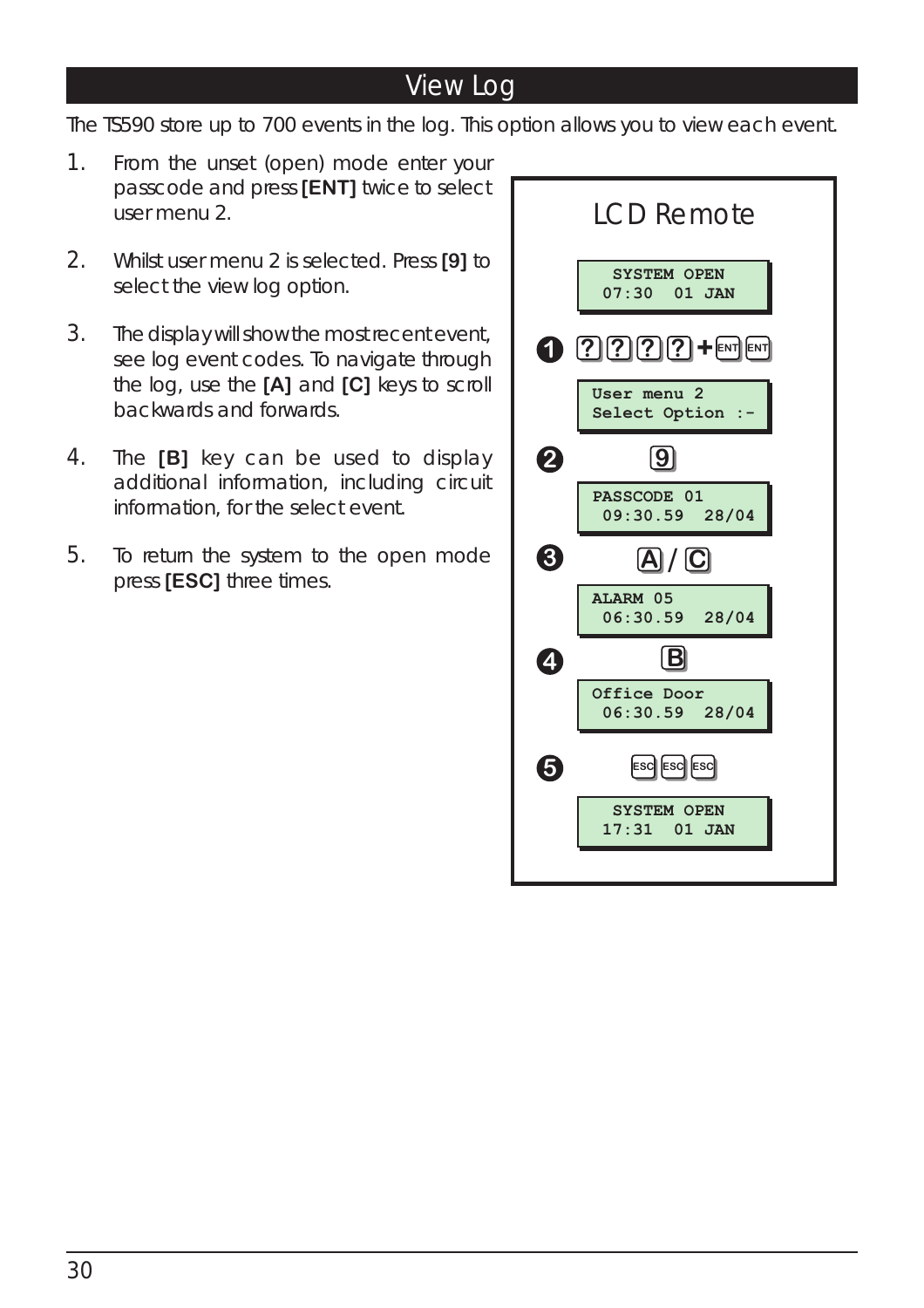### Log Event Codes

| <b>LCD</b>              | <b>Description</b>                                |
|-------------------------|---------------------------------------------------|
| <b>AC OFF</b>           | Mains power removed.                              |
| <b>AC RESTORED</b>      | Mains power restored                              |
| <b>ACTION ALARM</b>     | Alarm activated when system is part-set.          |
| <b>ALARM 01-14</b>      | Full alarm from circuit (01-14).                  |
| <b>AUX/BELL TAMPER</b>  | Auxiliary tamper activated.                       |
| <b>AUXILIARY 01-14</b>  | Auxiliary circuit activated.                      |
| <b>BATTERY FAULT</b>    | Battery fault (voltage below 10.5V).              |
| <b>BELL TESTED</b>      | External bell and strobes tested.                 |
| CALL BACK No. 01-03     | Modem making a call back to remote PC.            |
| <b>CCT OMITTED</b>      | Circuits omitted by the user at time of Setting.  |
| <b>CCTS ISOLATED</b>    | 24Hr group omitted during the unset condition.    |
| CCTS TESTED 01-14       | The number of circuits tested during Walk Test.   |
| <b>CODE TAMPER</b>      | Code tamper from keypad 01-04                     |
| <b>COMMS ACTIVE</b>     | Plug-on digicom active.                           |
| <b>COMMS FAILED</b>     | Plug-on digicom failed to communicate.            |
| <b>COMMS SUCCESSFUL</b> | Plug-on digicom communicated successfully.        |
| <b>DATE CHANGED</b>     | System Date changed.                              |
| DEFAULT CODE            | User passcode (01) reset to 5678 by the engineer. |
| DELAY ALARM 01-14       | Delayed alarm during a part-set condition.        |
| <b>DURESS 01-15</b>     | Duress alarm from user passcode (01-15).          |
| <b>ENTRY 01-14</b>      | Entry timer started by circuit (01-14).           |
| ENTRY ALARM 01-14       | Entry timed-out alarm from circuit (01-14).       |
| <b>FACTORY RESTART</b>  | System "Factory Restarted".                       |
| FIRE ALARM 01-14        | Fire alarm circuit activated.                     |
| FIRST KNOCK 01-14       | The first activation of a Double Knock circuit.   |
| FUSE BLOWN 01           | Control Panel 12V Auxiliary Fuse blown.           |
| KEY POINT 01-14         | Key point operation from circuit (01-14).         |
| <b>LINE FAULT</b>       | Telephone line fault detected.                    |
| <b>LINE RESTORED</b>    | Telephone line fault restored.                    |
| MODEM LOCK-OUT          | Modem failed to communicate.                      |
| <b>NO EVENT</b>         | No log event.                                     |
| <b>OMITS REMOVED</b>    | Previously omitted circuits reinstated.           |
| <b>ON-SITE RESTART</b>  | System "On-Site" restart.                         |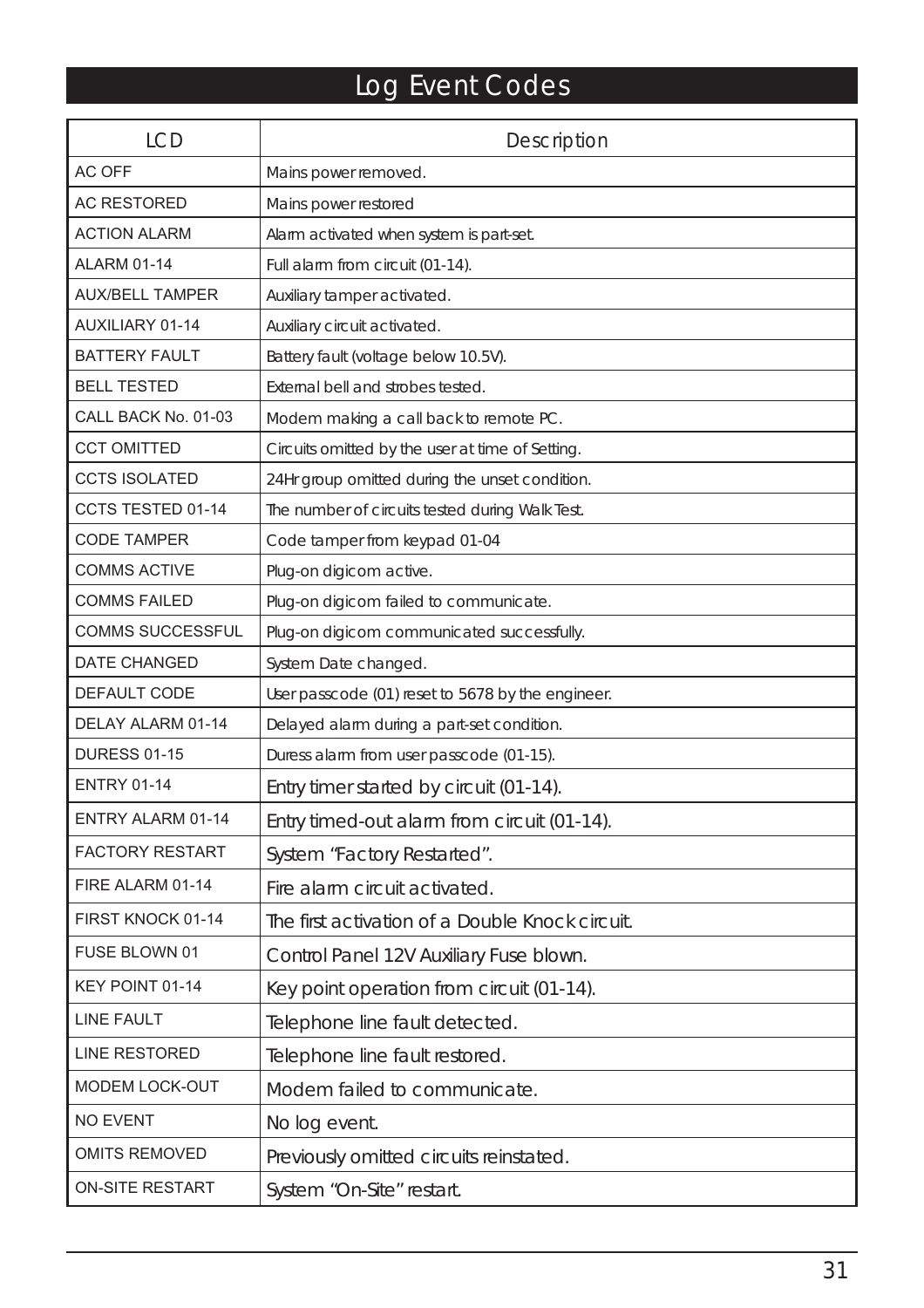| <b>LCD</b>              | Description                                          |
|-------------------------|------------------------------------------------------|
| PA ALARM 01-14          | Panic Alarm circuit activated.                       |
| PA CODE 00-15           | Panic Alarm passcode entered (00 = Keypad PA).       |
| PANEL LID TAMPER        | Control panel lid removed.                           |
| PART SET A/B/C          | System Part-Set using one of the A, B, or C buttons. |
| PASSCODE 00-15          | User passcode entered. (00-15).                      |
| REM REMOVED 01-04       | Remote Keypad removed from system.                   |
| <b>REM SERVICE CALL</b> | Remote service call via "Lineload" software and PC.  |
| REM TAMPER 01-04        | Remote Keypad cover removed.                         |
| REMOTE ADDED 01-04      | Remote Keypad added to the system.                   |
| <b>REMOTE RESET</b>     | System reset by "Remote Reset" passcode.             |
| <b>SERVICE CALL END</b> | Remote service call finished.                        |
| <b>SERVICE REQUIRED</b> | Service required                                     |
| <b>SET FAIL</b>         | System failed to Set.                                |
| <b>SYSTEM OPEN</b>      | System fully unset.                                  |
| <b>SYSTEM RE-ARMED</b>  | System re-armed all healthy circuits.                |
| <b>SYSTEM SET</b>       | System fully set.                                    |
| TAMPER 00               | Short circuit on ID loop.                            |
| <b>TAMPER 01-14</b>     | Tamper alarm from circuit.                           |
| <b>TEST CCTS OFF</b>    | All circuits taken off "Test"                        |
| TEST FAIL 01-14         | Circuit failed during "Test".                        |
| <b>TIME CHANGED</b>     | System time changed                                  |
| <b>WALK TEST</b>        | System "Walk Test" selected.                         |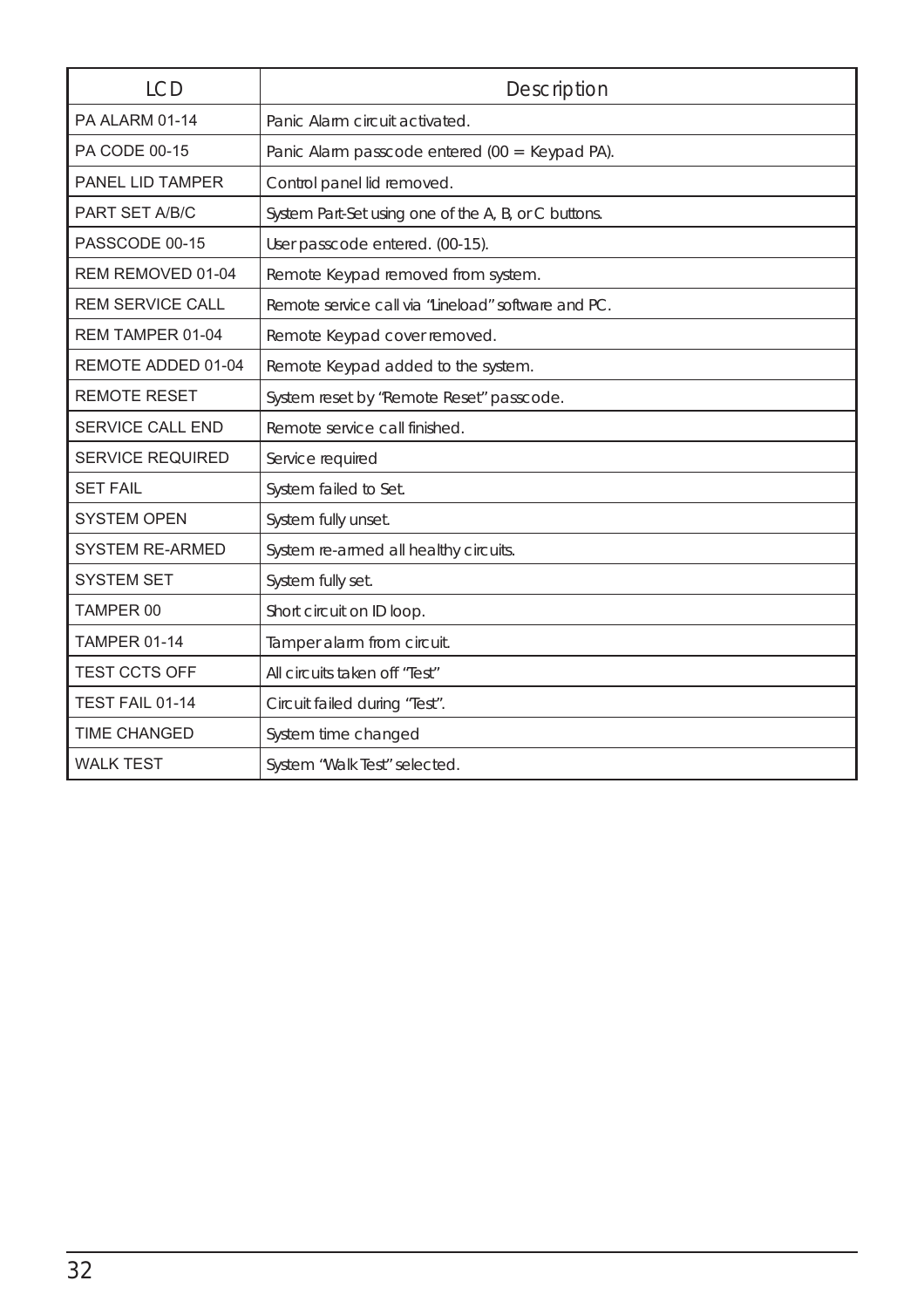#### Enable Remote Service

If your alarm system has been fitted with a modem, the alarm company can dial into the system and remotely read and write data from the control panel. For added security, your alarm system can be programmed so that a master user has to authorise the writing of data to the control panel.

- 1. From the unset (open) mode enter your passcode and press **[ENT]** twice to select user menu 2.
- 2. Whilst user menu 2 is selected. Press **[0]** to select the enable remote service option. If a low tone is heard your system has either been configured so that remote servicing is always enabled or your system does not have a modem fitted.
- 3. The display will show the current status of remote servicing (Enabled or Disabled). Press **[B]** to alternate between the two options.
- 4. When the display shows the required setting press **[ENT]** to accept. A rising multi-tone will be heard and the system will return to user menu 2.
- 5. To return the system to the open mode press **[ESC]** twice.

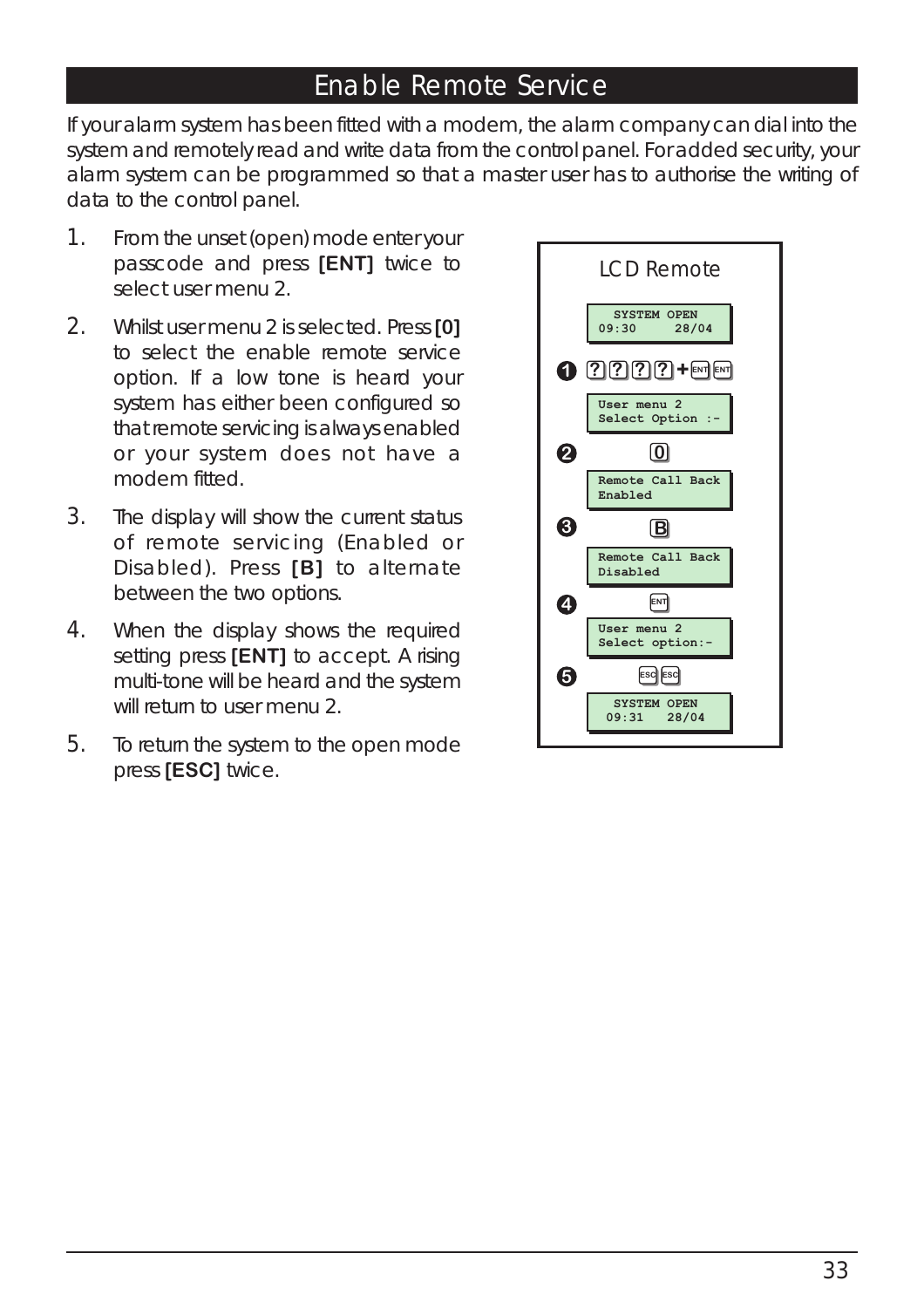#### Initiate Service Call

If your alarm system has been fitted with a modem it is possible for a master user to initiate an upload sequence to a remote site (normally the alarm company). Once the communication link is established, the remote site can read and write data from the control panel.

- 1. From the unset (open) mode enter your passcode and press **[ENT]** twice to select user menu 2.
- 2. Whilst user menu 2 is selected. Press **[A]** to select the Initiate remote service call option. If a low tone is heard your system does not have a modem fitted.
- 3. Press**[1]**-**[3]**to select call-back telephone number 1 -3.
- 4. When the display shows the required telephone number press **[ENT]** to initiate the call-back sequence.
- 5. The system will automatically return to the open mode.

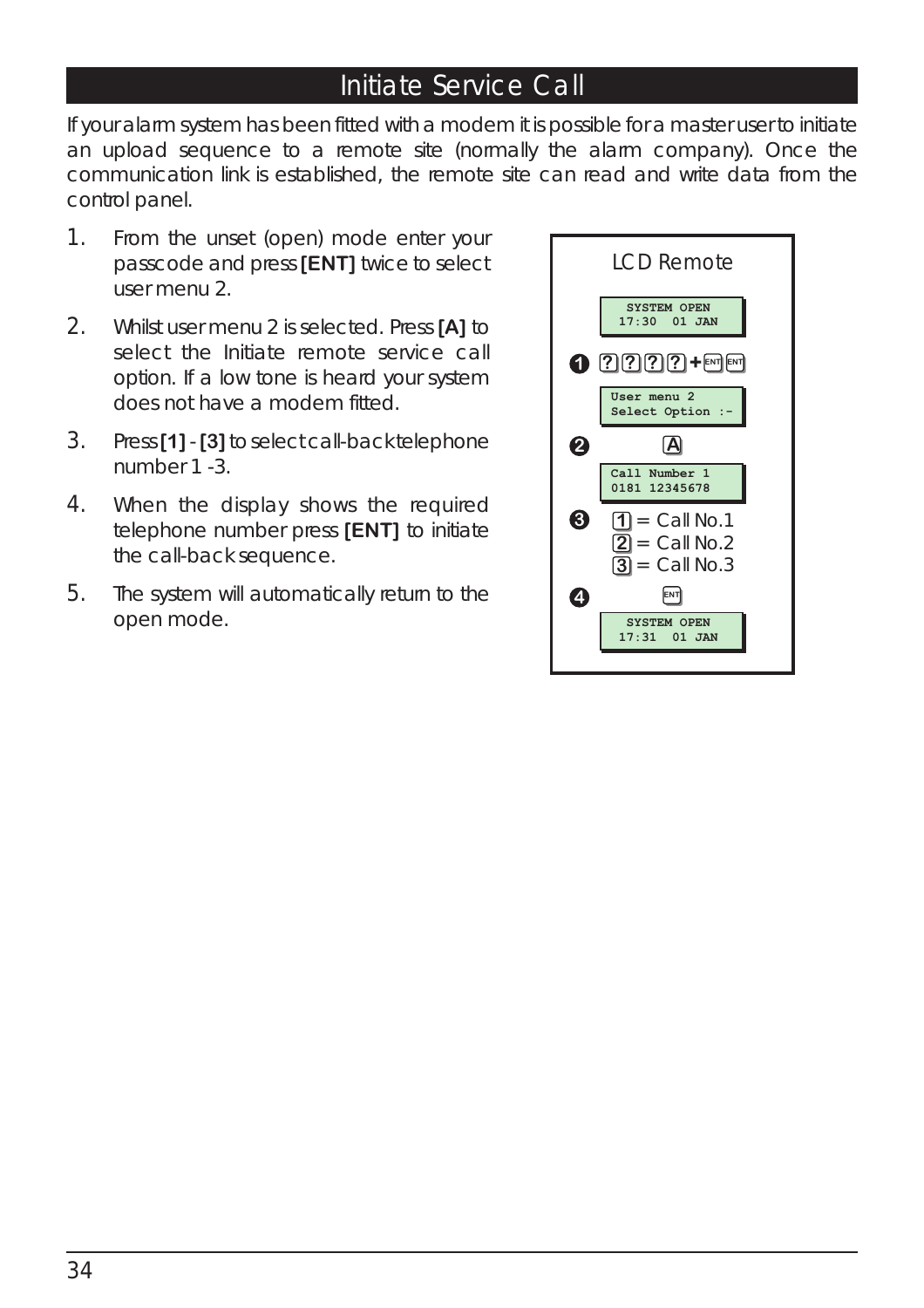#### Circuit Text

Each detection circuit can have up to 16 characters of text assigned to it. This option allows you to program / edit the circuit text.



- 1. From the unset (open) mode enter your passcode and press **[ENT]** twice to select user menu 2.
- 2. Whilst user menu 2 is selected. Press **[B]** to select the circuit text option.
- 3. Select the required circuit by either entering the circuit number or by using the **[A]** and **[C]** keys to scroll up and down through the circuits.
- 4. When the display shows the required circuit press**[B]** to edit the text, the text cursor will appear at the bottom left hand position on the display.
- 5. Use the keys to edit the text. When the display shows the required text press **[ENT]** to accept.
- 6. Repeat from step 3 for other circuits or press **[ESC]** three time to return to the open mode.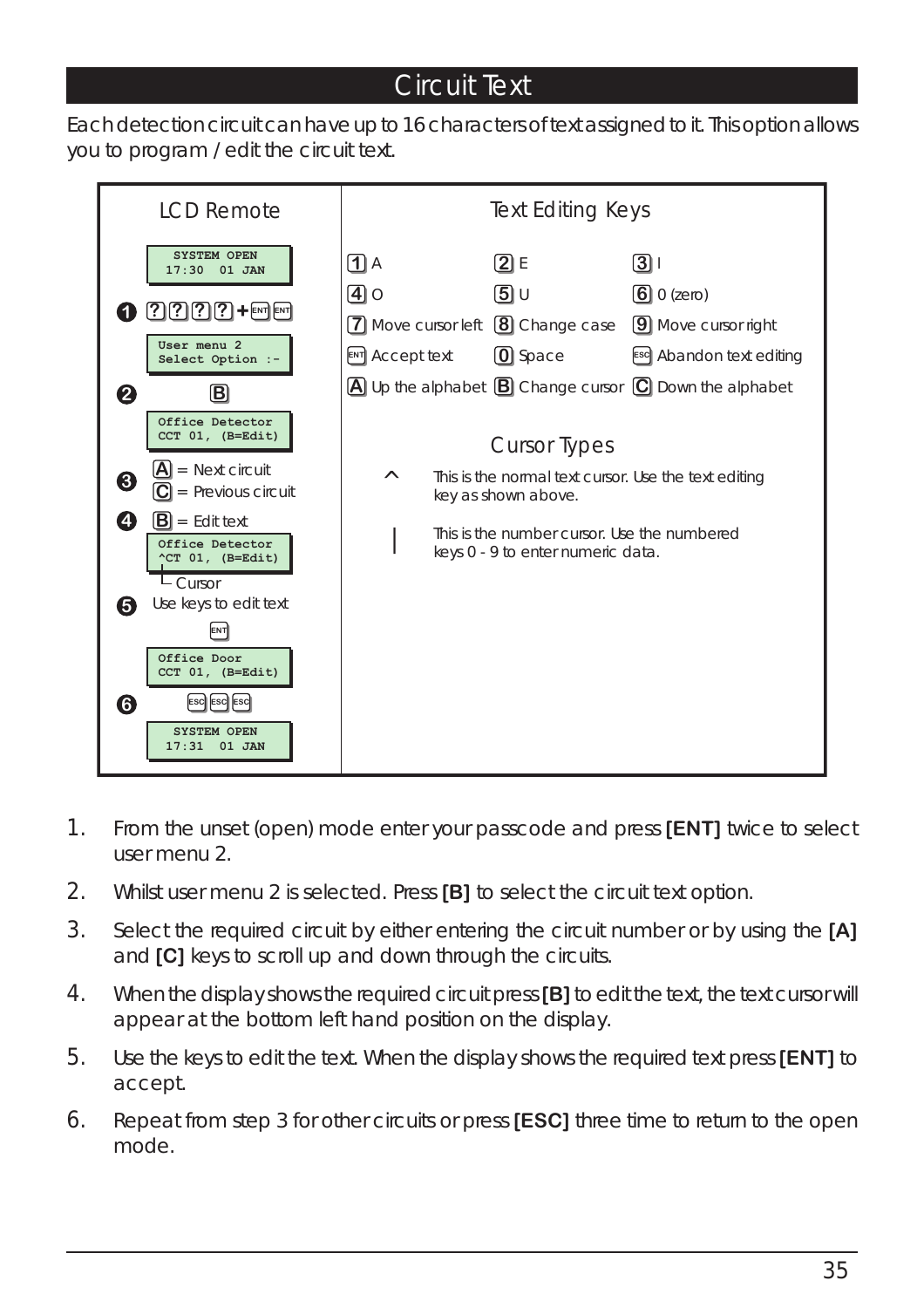## *Fault Finding*

### Display Messages

| <b>Displays</b>                            | <b>Description</b>                                                                                                                                                                                                                                                                                                                                                                                                                                                           |
|--------------------------------------------|------------------------------------------------------------------------------------------------------------------------------------------------------------------------------------------------------------------------------------------------------------------------------------------------------------------------------------------------------------------------------------------------------------------------------------------------------------------------------|
| AC OFF<br>17:30<br>$01$ Jan                | There is no mains power to the control panel and the alarm system is now<br>running on its standby battery. The system will also generate a chime tone<br>every minute to warn you that the fault exists, to silence the chime tones<br>simply enter your passcode. If the mains power is not restored you may not<br>be able to set the alarm system. If the fault persists the standby battery will<br>eventually run flat. Contact your alarm company for further advice. |
| ALARM 05<br>17:30<br>$01$ Jan              | A full alarm has occurred from a detection circuit (circuit 05). This message<br>is normally display after unsetting the alarm system. Before the system can<br>be set again the alarm system must be reset, see "Resetting After an Alarm"<br>on page 10.                                                                                                                                                                                                                   |
| <b>AUXILIARY 06</b><br>17:30<br>$01$ Jan   | An auxiliary alarm has occurred from a detection circuit (circuit 06). The type<br>of alarm is silent and will activate the appropriate outputs. To reset the alarm<br>simply enter your passcode followed by [ESC].                                                                                                                                                                                                                                                         |
| <b>AUX/BEL TAMPER</b><br>17:30<br>$01$ Jan | The control panel auxiliary or bell tamper circuits have been activated. If the<br>fault is not cleared you will not be able to set the alarm system. To silence the<br>alarm simply enter your passcode. Contact your alarm company for further<br>advice.                                                                                                                                                                                                                  |
| <b>BATTERY FAULT</b><br>17:30<br>$01$ Jan  | The alarm system standby battery has developed a fault, normally because<br>the system mains power is not present. If the fault is not cleared you will not<br>be able to set the alarm system. To silence the alarm simply enter your<br>passcode. Contact your alarm company for further advice.                                                                                                                                                                           |
| <b>CCTS ISOLATED</b><br>17:30<br>$01$ Jan  | One or more circuits have been isolated from the system. For full details<br>refer to "Isolate / Re-Instate Shunt Group" on page 18.                                                                                                                                                                                                                                                                                                                                         |
| CODE TAMPER 02<br>17:30<br>$01$ Jan        | A passcode has been incorrectly entered more than four times at a remote<br>keypad (keypad 02). To silence the alarm enter a correct passcode. To<br>reset the alarm simply enter your passcode follows by [ESC].                                                                                                                                                                                                                                                            |
| DELAY ALARM 05<br>17:30<br>$01$ Jan        | A delayed full alarm has occurred from a detection circuit (circuit 05). This<br>message is normally display after unsetting the alarm system. Before the<br>system can be set again the alarm system must be reset, see "Resetting<br>After an Alarm" on page 10.                                                                                                                                                                                                           |
| ENTRY ALARM 01<br>17:30<br>01 Jan          | An entry time out alarm has occurred from a detection circuit (circuit 01).<br>This is normally caused when the entry procedure is started and the system is<br>not unset before the timer expires. Before the system can be set again the<br>alarm system must be reset, see "Resetting After an Alarm" on page 10.                                                                                                                                                         |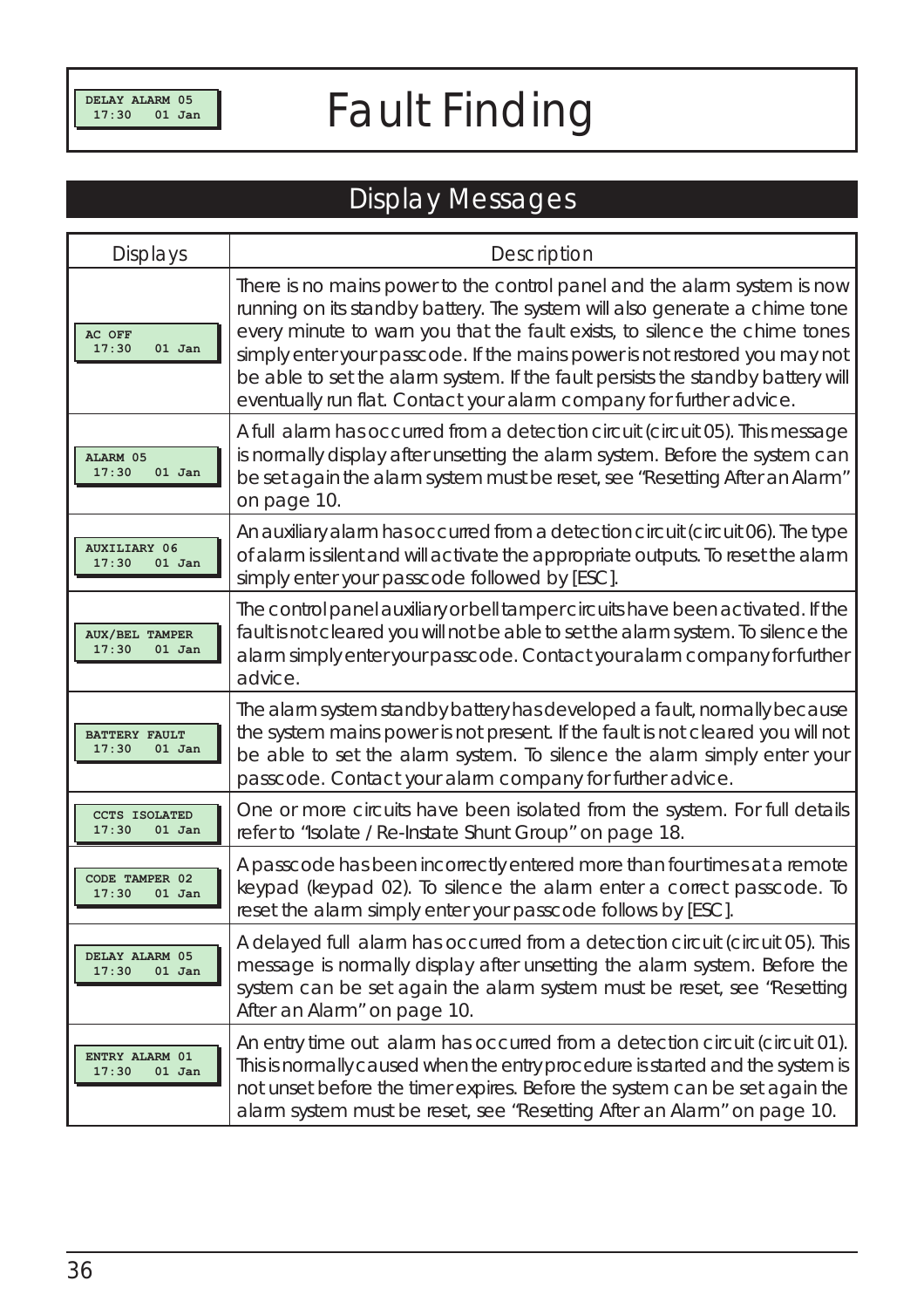## Display Messages (Cont.)

| <b>Displays</b>                        | <b>Description</b>                                                                                                                                                                                                                                                                                                                                                                                                     |
|----------------------------------------|------------------------------------------------------------------------------------------------------------------------------------------------------------------------------------------------------------------------------------------------------------------------------------------------------------------------------------------------------------------------------------------------------------------------|
| FIRE ALARM 07<br>17:30<br>$01$ Jan     | A fire alarm has occurred from a detection circuit (circuit 07). The internal<br>sounder will generate a distinctive fire alarm tone and the external sounder<br>is pulsed on and off. To silence the alarm simply enter your passcode. To<br>reset the alarm simply enter your passcode again followed by [ESC].                                                                                                      |
| <b>FUSE BLOWN 01</b><br>$17:30$ 01 Jan | The auxiliary supply used for powering detection devices has blown its fuse.<br>You will not be able to set the alarm system until the fault is rectified. Contact<br>your alarm company for further advice.                                                                                                                                                                                                           |
| PA ALARM 08<br>17:30<br>$01$ Jan       | A panic alarm (PA) has occurred from a detection circuit (circuit 08). To<br>silence the alarm simply enter your passcode. Reset the panic alarm<br>device if required (normally with a key). To reset the alarm simply enter your<br>passcode again followed by [ESC].                                                                                                                                                |
| PA CODE 15<br>17:30<br>$01$ Jan        | A panic alarm (PA) passcode has been entered at a remote keypad by a<br>user (user 15). To silence the alarm simply enter your passcode. To reset the<br>alarm simply enter your passcode again followed by [ESC].                                                                                                                                                                                                     |
| PANEL LID TAMPER<br>$17:30$ 01 Jan     | The lid of the control panel has been removed. If the fault is not cleared you<br>will not be able to set the alarm system. To silence the alarm simply enter<br>your passcode. Contact your alarm company for further advice.                                                                                                                                                                                         |
| PHONE LINE FAULT<br>$17:30$ 01 Jan     | Your alarm system is fitted with a remote signalling device which is reporting<br>a telephone line fault. The system will also generate a chime tone every<br>minute to warn you that the fault exists, to silence the chime tones simply<br>enter your passcode. If the fault is not cleared you may not be able to set<br>the alarm system. If the fault persists, contact your alarm company for<br>further advice. |
| REM TAMPER 01<br>17:30<br>$01$ Jan     | The lid of a remote keypad has been removed (remote 01). If the fault is not<br>cleared you will not be able to set the alarm system. To silence the alarm<br>simply enter your passcode. Contact your alarm company for further<br>advice.                                                                                                                                                                            |
| <b>SET FAIL</b><br>17:30<br>$01$ Jan   | The system has failed to set. This normally caused by a circuit being left<br>open at the time of setting. Check that all circuits are healthy before<br>attempting to set the alarm system.                                                                                                                                                                                                                           |
| SYSTEM IS BUSY<br>PLEASE WAIT.         | Another user is operating the alarm system from another remote keypad.<br>When they have finished all remote keypads will revert to normal operation.                                                                                                                                                                                                                                                                  |
| TAMPER 02<br>17:30<br>$01$ Jan         | A tamper alarm has occurred from a detection circuit (circuit 02). Normally<br>caused by removing the cover from a movement sensor or a break in the<br>circuit cabling. To silence the alarm simply enter your passcode. If the fault is<br>not cleared you will not be able to set the alarm system. Contact your alarm<br>company for further advice.                                                               |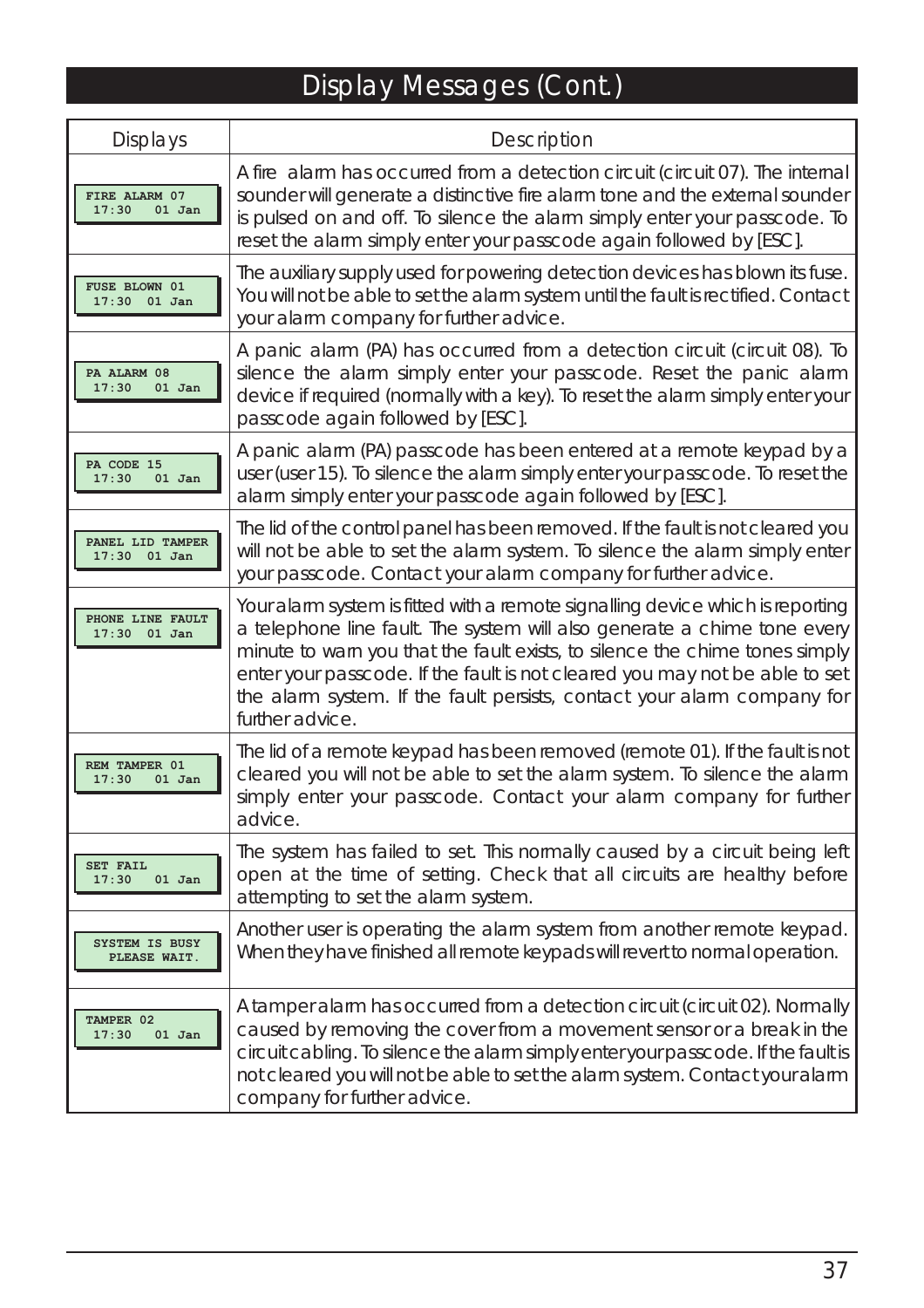## *System Records*

### User Record

| User | Type   | Name |
|------|--------|------|
| 01   | Master |      |
| 02   |        |      |
| 03   |        |      |
| 04   |        |      |
| 05   |        |      |
| 06   |        |      |
| 07   |        |      |
| 08   |        |      |
| 09   |        |      |
| $10$ |        |      |
| 11   |        |      |
| 12   |        |      |
| 13   |        |      |
| 14   |        |      |
| 15   |        |      |

### Detection Circuit Record

| Circuit | Location | Omit | Chime <sup></sup> | P.Set A | P.Set B | P.Set C |
|---------|----------|------|-------------------|---------|---------|---------|
| 01      |          |      |                   |         |         |         |
| 02      |          |      |                   |         |         |         |
| 03      |          |      |                   |         |         |         |
| 04      |          |      |                   |         |         |         |
| 05      |          |      |                   |         |         |         |
| 06      |          |      |                   |         |         |         |
| 07      |          |      |                   |         |         |         |
| 08      |          |      |                   |         |         |         |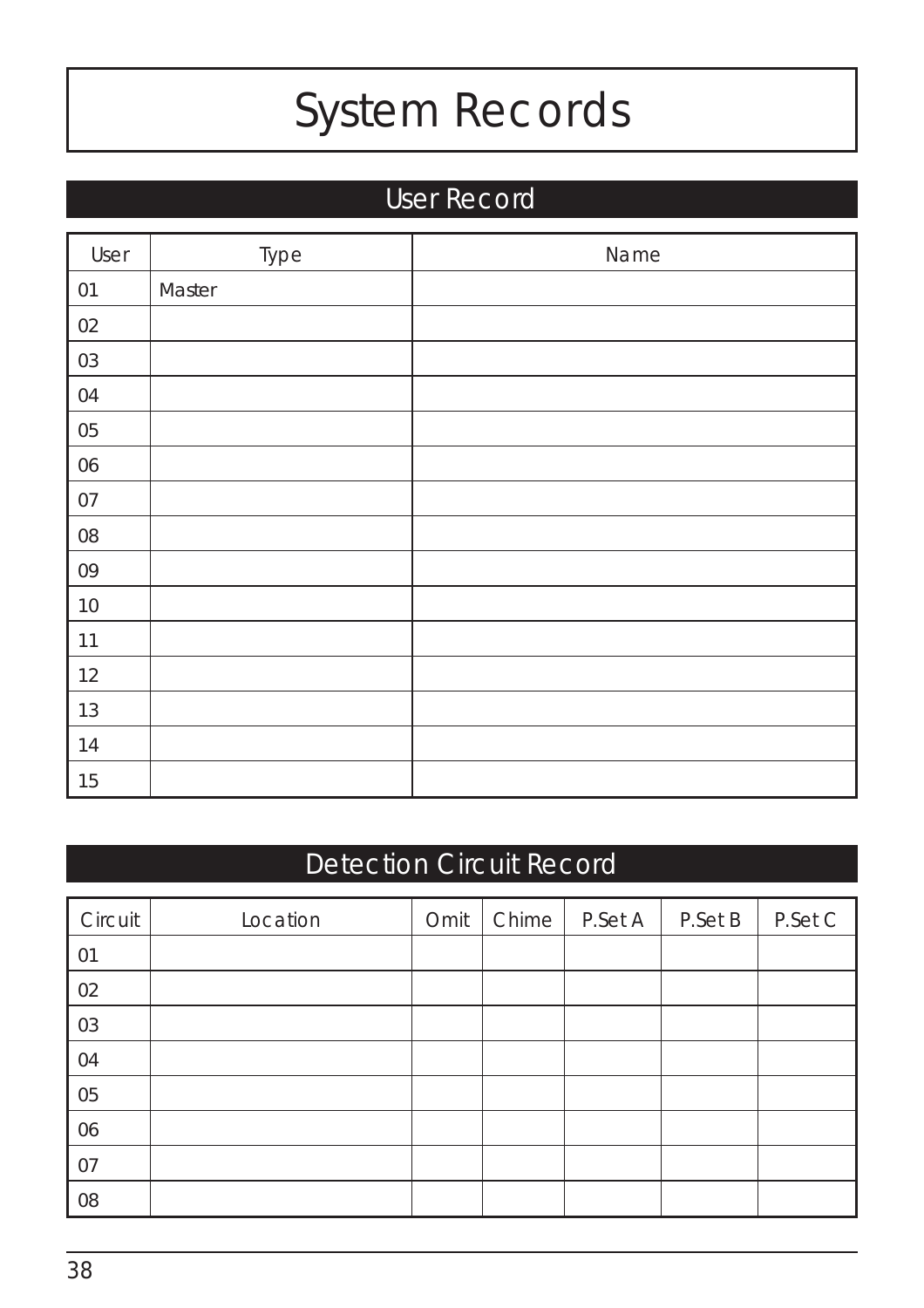### Detection Circuit Record (Cont.)

| Circuit | Location | Omit | Chime   P.Set A | P.Set B | P.Set C |
|---------|----------|------|-----------------|---------|---------|
| 09      |          |      |                 |         |         |
| 10      |          |      |                 |         |         |
| 11      |          |      |                 |         |         |
| 12      |          |      |                 |         |         |
| 13      |          |      |                 |         |         |
| 14      |          |      |                 |         |         |

### Service Record

| Date | Engineer | Action |
|------|----------|--------|
|      |          |        |
|      |          |        |
|      |          |        |
|      |          |        |
|      |          |        |
|      |          |        |
|      |          |        |
|      |          |        |
|      |          |        |
|      |          |        |
|      |          |        |
|      |          |        |
|      |          |        |
|      |          |        |
|      |          |        |
|      |          |        |
|      |          |        |
|      |          |        |
|      |          |        |
|      |          |        |